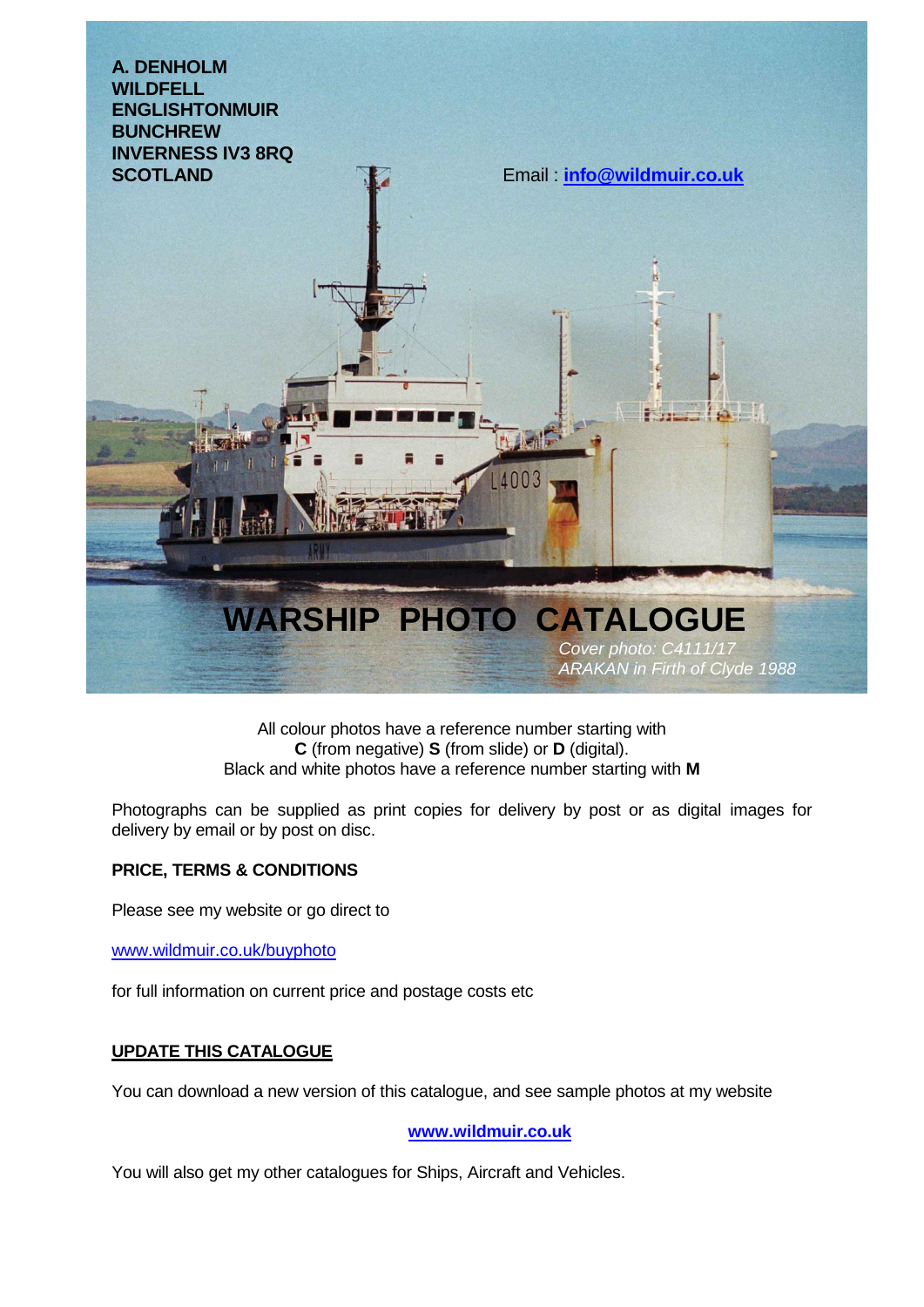|              | Photo           |                                 | Year         |                                       | Pennant       |                                            |                      |                  | Year         |
|--------------|-----------------|---------------------------------|--------------|---------------------------------------|---------------|--------------------------------------------|----------------------|------------------|--------------|
|              | Ref. No.        | <b>Ship Name</b>                | <b>Build</b> | Type                                  | No.           | <b>COUNTRY</b>                             | Position             | Remarks          | Photo        |
|              |                 |                                 |              |                                       |               |                                            |                      |                  |              |
| м            | 53/3A           | <b>OTAMA</b>                    | 1978         | SUBMARINE                             |               | <b>AUSTRALIA</b>                           | UNDERWAY             |                  | 1978         |
|              |                 |                                 |              |                                       |               |                                            |                      |                  |              |
|              |                 |                                 |              |                                       |               |                                            |                      |                  |              |
|              | M 225/17        | ALI HAIDER                      | 1959         | <b>FRIGATE</b>                        | F17           | BANGLADESH                                 | UNDERWAY             |                  | 1978         |
|              |                 |                                 |              |                                       |               |                                            |                      |                  |              |
| M            | 375/1           | DE BROUWER                      | 1954         | <b>MINEHUNTER</b>                     | M904          | <b>BELGIUM</b>                             | AT ANCHOR            |                  | 1982         |
| M            | 3030/9          | <b>FUSCHIA</b>                  |              | <b>MINEHUNTER</b>                     | M919          | <b>BELGIUM</b>                             | UNDERWAY             | On trials        | 1988         |
| M            | 396/1           | <b>HEIST</b>                    | 1954         | MINESWEEPER                           | M929          | <b>BELGIUM</b>                             | UNDERWAY             |                  | 1985         |
| M            | 113/8A          | <b>HERSTAL</b>                  | 1957         | MINESWEEPER                           | M478          | <b>BELGIUM</b>                             | UNDERWAY             |                  | 1980         |
| M            | 3027/4          |                                 |              | <b>MINEHUNTER</b>                     |               |                                            |                      |                  |              |
|              |                 | <b>IRIS</b>                     | 1987         |                                       | M920          | <b>BELGIUM</b>                             | IN TOW               | fitting out      | 1987         |
| M            | 93/31A          | KOKSIJDE                        | 1954         | MINESWEEPER                           | M933          | <b>BELGIUM</b>                             | UNDERWAY             |                  | 1980         |
| M            | 874/1A          | KORTRIJK                        | 1958         | MINESWEEPER                           | M472          | <b>BELGIUM</b>                             | UNDERWAY             |                  | 1982         |
| M            | 3016/9          | KREKEL                          |              | <b>TUG</b>                            |               | <b>BELGIUM</b>                             | UNDERWAY             |                  | 1986         |
| M            | 110/9           | MECHELAN                        | 1954         | <b>RESEARCH SHIP</b>                  | A962          | <b>BELGIUM</b>                             | UNDERWAY             |                  | 1980         |
| М            | 397/13          | <b>MEUSE</b>                    |              | PATROL BOAT                           | P903          | <b>BELGIUM</b>                             | UNDERWAY             |                  | 1986         |
| М            | 74/15A          | OUGREE                          | 1958         | MINESWEEPER                           | M483          | <b>BELGIUM</b>                             |                      |                  | 1979         |
|              |                 |                                 |              |                                       |               |                                            | UNDERWAY             |                  |              |
| М            | 112/15          | <b>ROCHEFORT</b>                |              | MINESWEEPER                           | M930          | <b>BELGIUM</b>                             | UNDERWAY             |                  | 1980         |
| м            | 3035/6          | VALCKE                          | 1951         | <b>TUG</b>                            | A950          | <b>BELGIUM</b>                             | UNDERWAY             |                  | 1978         |
| М            | 42/31A          | WESTDIEP                        | 1975         | <b>FRIGATE</b>                        | F811          | <b>BELGIUM</b>                             | UNDERWAY             |                  | 1979         |
| М            | 97/18           | WESTHINDER                      | 1977         | <b>FRIGATE</b>                        | F913          | <b>BELGIUM</b>                             | UNDERWAY             |                  | 1979         |
|              |                 |                                 |              |                                       |               |                                            |                      |                  |              |
| C            | 4117/5          | SERGIPE                         | 1944         | <b>DESTROYER</b>                      | D35           | <b>BRAZIL</b>                              | UNDERWAY             |                  | 1988         |
| C            |                 |                                 |              |                                       |               |                                            | UNDERWAY             |                  |              |
|              | 4117/33         | TONELERO                        | 1972         | SUBMARINE                             | S21           | <b>BRAZIL</b>                              |                      |                  | 1988         |
|              |                 |                                 |              |                                       |               |                                            |                      |                  |              |
| M            | 692/8           | <b>HUDSON</b>                   | 1963         | <b>RESEARCH SHIP</b>                  |               | CANADA                                     | UNDERWAY             |                  | 1982         |
| M            | 651/22          | SAGUENAY                        | 1953         | <b>FRIGATE</b>                        | 206           | CANADA                                     | UNDERWAY             |                  | 1981         |
| M            | 1295-28         | SAGUENAY                        | 1953         | <b>FRIGATE</b>                        | 206           | CANADA                                     | UNDERWAY             |                  | 1989         |
|              |                 |                                 |              |                                       |               |                                            |                      |                  |              |
|              |                 |                                 |              |                                       |               |                                            |                      |                  |              |
| М            | 1057/31A        | <b>BLANCO ENCALADA</b>          | 1964         | DESTROYER                             |               | <b>CHILE</b>                               | UNDERWAY             |                  | 1987         |
|              |                 |                                 |              |                                       |               |                                            |                      |                  |              |
| M            | 225/37          | <b>BESKYTTERN</b>               | 1975         | <b>FRIGATE</b>                        | F340          | <b>DENMARK</b>                             | UNDERWAY             |                  | 1977         |
| M            | 862/25A         | <b>BILLE</b>                    | 1974         | <b>FAST ATTACK</b>                    | P540          | <b>DENMARK</b>                             | <b>BERTHED</b>       |                  | 1983         |
| M            | 609/30          | NIELS JUEL                      | 1978         | <b>FRIGATE</b>                        | F354          | <b>DENMARK</b>                             | <b>BERTHED</b>       |                  | 1981         |
|              |                 |                                 |              |                                       |               |                                            |                      |                  |              |
| C            | 5001/24         | OLAVUR HALGI                    | 1959         | <b>FISHERY PROTECTION</b>             |               | <b>DENMARK</b>                             | <b>BERTHED</b>       |                  | 19           |
| M            | 1044/18         | OLFERT FISCHER                  | 1979         | <b>FRIGATE</b>                        | F355          | DENMARK                                    | <b>BERTHED</b>       |                  | 1987         |
| M            | 94/33           | PEDER SKRAM                     | 1965         | <b>FRIGATE</b>                        | F352          | <b>DENMARK</b>                             | UNDERWAY             |                  | 1980         |
| C            | 4070/4          | PETER TORDENSKIOLD              | 1980         | <b>FRIGATE</b>                        | F356          | DENMARK                                    | <b>BERTHED</b>       |                  | 1987         |
| M            | 862/26A         | SKINFAXE                        | 1945         | <b>TANKER</b>                         | A569          | DENMARK                                    | <b>BERTHED</b>       |                  | 1983         |
|              |                 |                                 |              |                                       |               |                                            |                      |                  |              |
| M            | 614/4A          | TUMLEREN                        | 1958         | SUBMARINE                             |               | DENMARK                                    | UNDERWAY             |                  | 1981         |
| М            | 52/28           | ULVSUND                         | 1955         | MINESWEEPER                           | M577          | DENMARK                                    | UNDERWAY             |                  | 1980         |
|              |                 |                                 |              |                                       |               |                                            |                      |                  |              |
|              |                 |                                 |              |                                       |               |                                            |                      |                  |              |
| C            | 473/26A         | ALDEBARAN                       | 1953         | MINESWEEPER                           | P741          | <b>FRANCE</b>                              | <b>BERTHED</b>       | Breakers yard    | 1982         |
| C            | 5431/9          | <b>ALENCON</b>                  | 1953         | <b>MINEHUNTER</b>                     | M612          | <b>FRANCE</b>                              | <b>BERTHED</b>       |                  | 1992         |
|              |                 |                                 |              |                                       |               |                                            |                      |                  |              |
| C            | 5431/3          | AMETHYST                        | 1988         | SUBMARINE                             | S605          | <b>FRANCE</b>                              | UNDERWAY             |                  | 1995         |
| M            | 225/9           | <b>AMOYT D'INVILLE</b>          | 1974         | <b>FRIGATE</b>                        | F782          | <b>FRANCE</b>                              | UNDERWAY             |                  | 1979         |
| М            | 225/31          | <b>BOUVET</b>                   | 1954         | <b>DESTROYER</b>                      | D624          | <b>FRANCE</b>                              | UNDERWAY             |                  | 1978         |
| M            | 3032/7          | <b>CIRCE</b>                    | 1970         | <b>MINEHUNTER</b>                     | M715          | <b>FRANCE</b>                              | UNDERWAY             |                  | 1988         |
| M            | 3031/15         | <b>CLIO</b>                     | 1971         | <b>MINEHUNTER</b>                     | M714          | <b>FRANCE</b>                              | UNDERWAY             |                  | 1988         |
|              | M 3032/15       | COMMANDANT BLAISON              | 1981         | <b>FRIGATE</b>                        | F793          | FRANCE                                     | UNDERWAY             |                  | 1988         |
|              |                 |                                 |              |                                       |               |                                            |                      |                  |              |
| M            | 3031/13         | COMMANDANT BOUAN                | 1983         | FRIGATE                               | F797          | FRANCE                                     | UNDERWAY             |                  | 1988         |
| M            | 1046/23         | <b>DUPLEIX</b>                  | 1978         | <b>DESTROYER</b>                      | D641          | <b>FRANCE</b>                              | UNDERWAY             |                  | 1987         |
| M            | 3005/10         | <b>FOCH</b>                     | 1960         | AIRCRAFT CARRIER                      | R99           | <b>FRANCE</b>                              | <b>BERTHED</b>       | Laid up          | 2000         |
| C            | 5431/23         | <b>JACOUBET</b>                 | 1981         | <b>FRIGATE</b>                        | F794          | <b>FRANCE</b>                              | <b>UNDERWAY</b>      |                  | 1995         |
| $\mathsf{C}$ | 5431/1          | <b>JEAN BART</b>                | 1988         | <b>DESTROYER</b>                      | D615          | <b>FRANCE</b>                              | UNDERWAY             |                  | 1995         |
| M            | 3031/8          | <b>JUNON</b>                    | 1964         | SUBMARINE                             | S648          | <b>FRANCE</b>                              | UNDERWAY             |                  | 1988         |
|              |                 |                                 |              |                                       |               |                                            |                      |                  |              |
| C            | 5431/0          | L'AIGLE                         | 1986         | <b>MINEHUNTER</b>                     | M647          | <b>FRANCE</b>                              | UNDERWAY             |                  | 1995         |
| C            | 5430/0          | LA MOTTE PIQUET                 | 1985         | <b>DESTROYER</b>                      | D645          | <b>FRANCE</b>                              | UNDERWAY             |                  | 1996         |
| M            | 3032/18         | LT DE V LAVALEE                 | 1979         | <b>FRIGATE</b>                        | F790          | <b>FRANCE</b>                              | UNDERWAY             |                  | 1988         |
| C            | 5431/2          | MEUSE                           | 1980         | REPLENISHMENT SHIP                    | A607          | <b>FRANCE</b>                              | UNDERWAY             |                  | 1995         |
| M            | 1046/26         | MONTCALM                        | 1980         | <b>DESTROYER</b>                      | D642          | <b>FRANCE</b>                              | <b>UNDERWAY</b>      |                  | 1987         |
| M            | 3035/1          | ODET                            | 2001         | PATROL BOAT                           | P611          | <b>FRANCE</b>                              | <b>BERTHED</b>       |                  | 2005         |
| M            | 3035/52         | PERLE                           | 1990         | SUBMARINE                             | S606          | <b>FRANCE</b>                              | UNDERWAY             |                  | 2000         |
|              |                 |                                 |              |                                       |               |                                            |                      |                  |              |
| C            | 5430/21         | PERSEE                          | 1988         | <b>MINEHUNTER</b>                     | M649          | <b>FRANCE</b>                              | UNDERWAY             |                  | 1995         |
| C            | 470/7           | SAGITTAIRE                      | 1955         | MINESWEEPER                           | P743          | <b>FRANCE</b>                              | <b>BERTHED</b>       | IN BREAKERS YARD | 1982         |
| C            | 5430/2          | <b>SICIE</b>                    | 1993         | <b>HARBOUR TUG</b>                    | A680          | <b>FRANCE</b>                              | UNDERWAY             |                  | 1995         |
| M            | 1046/13A        | <b>SUFFREN</b>                  | 1965         | <b>DESTROYER</b>                      | D602          | <b>FRANCE</b>                              | UNDERWAY             |                  | 1987         |
| C            | 5430/20         | TIANEE                          | 1972         | <b>BOOM VESSEL</b>                    | A731          | <b>FRANCE</b>                              | UNDERWAY             |                  | 1995         |
|              | 473/27A         | VEGA                            | 1953         | MINESWEEPER                           | P707          | <b>FRANCE</b>                              | <b>BERTHED</b>       | Breakers yard    | 1982         |
| С            |                 |                                 |              |                                       |               |                                            |                      |                  |              |
|              |                 |                                 |              |                                       |               |                                            |                      |                  |              |
| C            | 5363/7          | ARTHUR MENGE                    | 1977         | <b>SEARCH &amp; RESCUE</b>            |               | <b>GERMANY</b>                             | <b>BERTHED</b>       |                  | 1997         |
|              | M 3035/7        | ROTTWEIL                        | 1992         | <b>MINEHUNTER</b>                     | M1061         | <b>GERMANY</b>                             | UNDERWAY             |                  | 2006         |
|              |                 |                                 |              |                                       |               |                                            |                      |                  |              |
|              | M 971/21        | ROBERT KOCH                     |              | <b>HOSPITAL SHIP</b>                  |               | <b>GERMANY EAST</b>                        | UNDERWAY             |                  | 1979         |
|              |                 |                                 |              |                                       |               |                                            |                      |                  |              |
|              |                 |                                 |              |                                       |               |                                            |                      |                  |              |
| M            | 669/22          | BARBE                           | 1965         | <b>LANDING CRAFT</b>                  | L790          | <b>GERMANY WEST</b>                        | UNDERWAY             |                  | 1981         |
| M            | 649/19          | BRAUNSCHWEIG                    | 1962         | <b>FRIGATE</b>                        | F225          | <b>GERMANY WEST</b>                        | UNDERWAY             |                  | 1981         |
| M            | 671/28          | <b>DORSCH</b>                   | 1966         | LANDING CRAFT                         | L792          | <b>GERMANY WEST</b>                        | UNDERWAY             |                  | 1981         |
| M            | 3014/7          | EIFEL                           | 1958         | <b>TANKER</b>                         | A1429         | <b>GERMANY WEST</b>                        | UNDERWAY             |                  | 1986         |
| M            | 671/41          | <b>FELCHEN</b>                  | 1966         | <b>LANDING CRAFT</b>                  | L793          | <b>GERMANY WEST</b>                        | UNDERWAY             |                  | 1981         |
| M            | 668/18A         | <b>FRAUENLOB</b>                | 1965         | MINESWEEPER                           | M2658         | <b>GERMANY WEST</b>                        | UNDERWAY             |                  | 1981         |
|              |                 |                                 |              |                                       |               |                                            |                      |                  |              |
| M            | 668/34          | <b>GEFION</b>                   | 1965         | MINESWEEPER                           | M2660         | <b>GERMANY WEST</b>                        | UNDERWAY             |                  | 1981         |
| M<br>M       | 353/4<br>879/33 | <b>GOTTINGEN</b><br>H.C.OERSTED | 1957<br>1942 | MINESWEEPER<br><b>DEGAUSSING SHIP</b> | M1070<br>V877 | <b>GERMANY WEST</b><br><b>GERMANY WEST</b> | UNDERWAY<br>UNDERWAY |                  | 1982<br>1983 |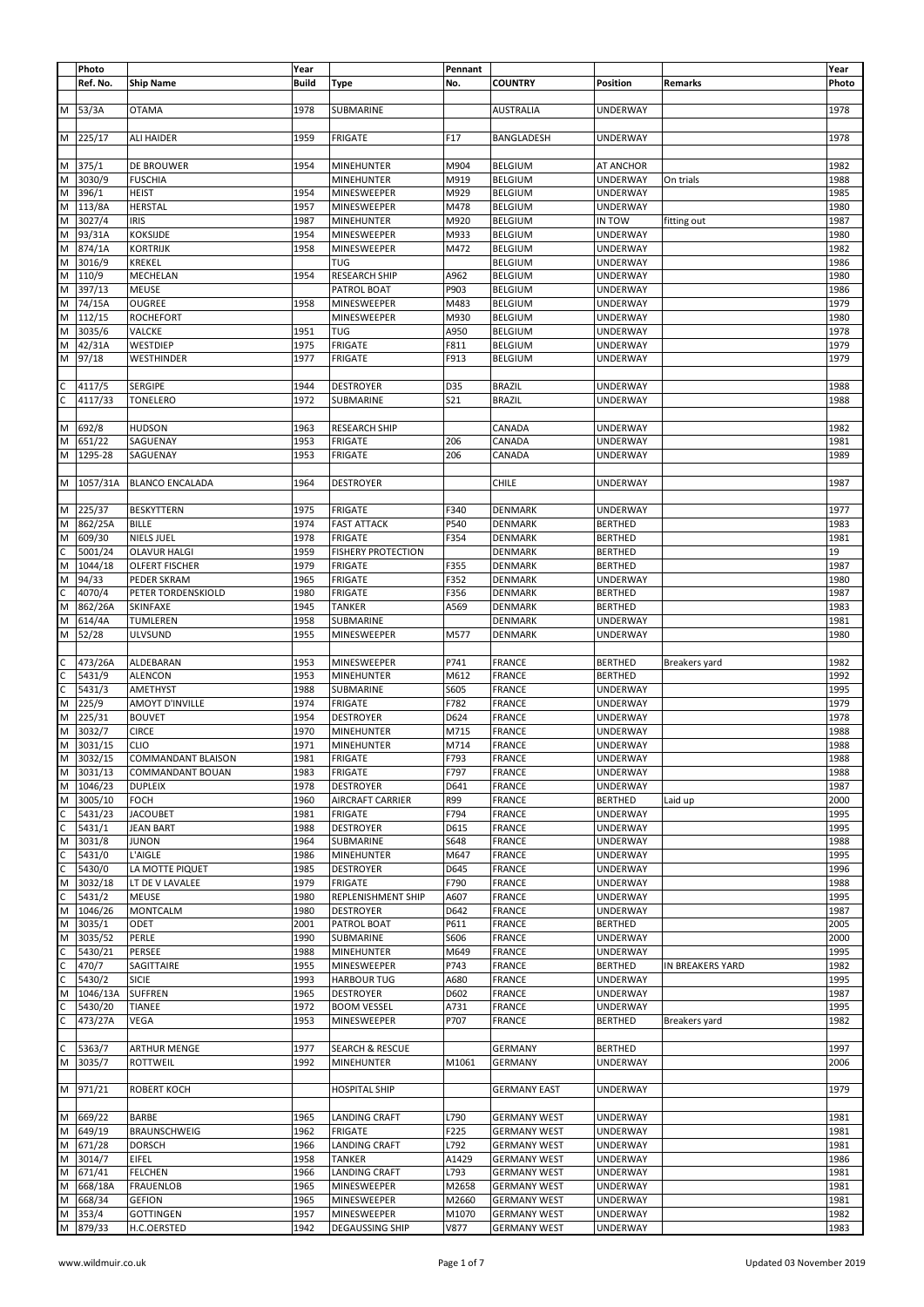|                | Photo    |                            | Year         |                           | Pennant  |                         |                 |                 | Year  |
|----------------|----------|----------------------------|--------------|---------------------------|----------|-------------------------|-----------------|-----------------|-------|
|                | Ref. No. | <b>Ship Name</b>           | <b>Build</b> | Type                      | No.      | <b>COUNTRY</b>          | Position        | Remarks         | Photo |
|                |          |                            |              |                           |          |                         |                 |                 |       |
| M              | 384/10   | <b>HYANE</b>               | 1983         | <b>FAST ATTACK</b>        | P6099    | <b>GERMANY WEST</b>     | <b>UNDERWAY</b> |                 | 1983  |
|                |          |                            |              |                           |          |                         |                 |                 |       |
| M              | 669/3    | <b>KARPFEN</b>             | 1966         | LANDING CRAFT             | L761     | <b>GERMANY WEST</b>     | UNDERWAY        |                 | 1981  |
| M              | 378/4    | KOBLENZ                    | 1957         | MINESWEEPER               | M1071    | <b>GERMANY WEST</b>     | UNDERWAY        |                 | 1982  |
| M              | 94/19A   | LUBECK                     | 1960         | <b>FRIGATE</b>            | F224     | <b>GERMANY WEST</b>     | UNDERWAY        |                 | 1980  |
| M              | 360/1    | <b>MARBURG</b>             | 1958         | MINESWEEPER               | M1080    | <b>GERMANY WEST</b>     | UNDERWAY        |                 | 1982  |
| M              | 952/28   | <b>MARS</b>                |              | MINESWEEPER               | M1058    | <b>GERMANY WEST</b>     | <b>UNDERWAY</b> |                 | 1983  |
| M              | 173/3A   | <b>NERZ</b>                | 1982         | <b>FAST ATTACK</b>        | P6096    | <b>GERMANY WEST</b>     | UNDERWAY        |                 | 1980  |
| M              | 973/22A  | POSEIDON                   |              | <b>FISHERY PROTECTION</b> |          | <b>GERMANY WEST</b>     | UNDERWAY        |                 |       |
| M              | 359/7    | TUBINGEN                   | 1957         | MINESWEEPER               | M1074    | <b>GERMANY WEST</b>     | UNDERWAY        |                 | 1982  |
| M              | 669/14   | TUMMLER                    | 1966         | LANDING CRAFT             | L767     | <b>GERMANY WEST</b>     | <b>UNDERWAY</b> |                 | 1981  |
| $\overline{c}$ | 4070/9   | U 17                       | 1972         | SUBMARINE                 | S196     | <b>GERMANY WEST</b>     | <b>BERTHED</b>  |                 | 1987  |
| c              | 4109/12  | U <sub>22</sub>            | 1973         | SUBMARINE                 | S171     | <b>GERMANY WEST</b>     | <b>BERTHED</b>  |                 | 1988  |
| M              |          |                            |              |                           |          |                         |                 |                 |       |
|                | 3025/8   | U 23                       | 1974         | SUBMARINE                 | S172     | <b>GERMANY WEST</b>     | <b>UNDERWAY</b> |                 | 1988  |
| M              | 399/1    | U 26                       | 1973         | SUBMARINE                 | S175     | <b>GERMANY WEST</b>     | <b>UNDERWAY</b> |                 | 1986  |
| M              | 671/20   | <b>UNDINE</b>              | 1966         | MINESWEEPER               | M2662    | <b>GERMANY WEST</b>     | UNDERWAY        |                 | 1981  |
| M              | 877/17   | WALTER VON LEDEBUR         | 1966         | <b>TRIALS SHIP</b>        | Y841     | <b>GERMANY WEST</b>     | UNDERWAY        |                 | 1983  |
| M              | 74/12    | WEILHEIM                   | 1958         | MINESWEEPER               | M1077    | <b>GERMANY WEST</b>     | UNDERWAY        |                 | 1979  |
| M              | 358/7    | WERRA                      |              | <b>SUPPORT SHIP</b>       | A68      | <b>GERMANY WEST</b>     | UNDERWAY        |                 | 1982  |
|                |          |                            |              |                           |          |                         |                 |                 |       |
| M              | 672/37   | BC 6001                    | 1981         | <b>CUSTOMS BOAT</b>       |          | INDONESIA               | <b>UNDERWAY</b> |                 | 1981  |
|                |          |                            |              |                           |          |                         |                 |                 |       |
| M              | 1032/50A | MARTHA KRISTINA TIYAHAHU   | 1962         | <b>DESTROYER</b>          | 331      | INDONESIA               | UNDERWAY        |                 | 1985  |
|                |          |                            |              |                           |          |                         |                 |                 |       |
| M              | 763/31   | LAVAN                      | 1980         | <b>LANDING SHIP</b>       | 513      | <b>IRAN</b>             | <b>BERTHED</b>  |                 | 1982  |
| M              | 763/16   | TONB                       | 1980         | <b>LANDING SHIP</b>       | 514      | <b>IRAN</b>             | <b>BERTHED</b>  |                 | 1982  |
|                |          |                            |              |                           |          |                         |                 |                 |       |
| C              | 4623/23  | KILQUADE                   |              | AIR SEA RESCUE            |          | IRELAND                 | <b>BERTHED</b>  |                 | 2002  |
|                |          |                            |              |                           |          |                         |                 |                 |       |
|                |          |                            |              |                           |          |                         |                 |                 |       |
| $\mathsf C$    | 4622/28  | <b>GER TIGCHELAAR</b>      | 1996         | LIFEBOAT                  | 14-19    | <b>IRELAND RNLI</b>     | <b>BERTHED</b>  | Arklow lifeboat | 2002  |
|                |          |                            |              |                           |          |                         |                 |                 |       |
| M              | 211/9A   | CARRABINIERE               | 1967         | <b>FRIGATE</b>            | F581     | <b>ITALY</b>            | UNDERWAY        |                 | 1980  |
| M              | 615/1    | <b>INTREPIDO</b>           | 1962         | <b>DESTROYER</b>          | D571     | <b>ITALY</b>            | UNDERWAY        |                 |       |
| M              | 1295/5   | SAPRI                      | 1985         | MINESWEEPER               | 5551     | <b>ITALY</b>            | <b>UNDERWAY</b> |                 | 1989  |
| M              | 3026/3   | VIESTE                     | 1984         | MINEHUNTER                | 5553     | <b>ITALY</b>            | UNDERWAY        |                 | 1987  |
|                |          |                            |              |                           |          |                         |                 |                 |       |
|                |          |                            |              |                           |          |                         |                 |                 |       |
| D              | 0050703  | CP 542                     |              | PATROL BOAT               |          | <b>ITALY COASTGUARD</b> | <b>BERTHED</b>  |                 | 2018  |
|                |          |                            |              |                           |          |                         |                 |                 |       |
| M              | 1056/23A | <b>KATORI</b>              | 1968         | TRAINING SHIP             |          | <b>JAPAN</b>            | <b>UNDERWAY</b> |                 | 1987  |
|                |          |                            |              |                           |          |                         |                 |                 |       |
| M              | 74/22    | ABCOUDE                    | 1955         | MINESWEEPER               | M810     | NETHERLANDS             | <b>UNDERWAY</b> |                 | 1979  |
| M              | 353/6    | BLOMMENDAL                 | 1972         | <b>SURVEY SHIP</b>        | A905     | NETHERLANDS             | <b>UNDERWAY</b> |                 | 1982  |
| M              | 101/15   |                            |              |                           |          |                         |                 |                 | 1979  |
|                |          | <b>CHOMPFF</b>             | 1960         | MINESWEEPER               |          | NETHERLANDS             | <b>UNDERWAY</b> |                 |       |
| M              | 241/1    | DE RUYTER                  | 1974         | <b>FRIGATE</b>            | F806     | NETHERLANDS             | UNDERWAY        |                 | 1976  |
| M              | 3007/15  | DORDRECHT                  | 1983         | <b>MINEHUNTER</b>         | M852     | NETHERLANDS             | <b>UNDERWAY</b> |                 | 1986  |
| M              | 873/42A  | <b>DRACHTEN</b>            | 1955         | MINESWEEPER               | M812     | NETHERLANDS             | UNDERWAY        |                 | 1982  |
| M              | 3017/17  | <b>HADDA</b>               | 1954         | PATROL BOAT               | P805     | NETHERLANDS             | UNDERWAY        |                 | 1986  |
| M              | 64/31    | HOUTEPEN                   | 1961         | MINESWEEPER               | M882     | NETHERLANDS             | UNDERWAY        |                 | 1979  |
| M              | 672/3A   | LACOMBLE                   | 1960         | MINESWEEPER               | M870     | NETHERLANDS             | UNDERWAY        |                 | 1981  |
|                | M 3029/4 |                            |              |                           | M857     |                         |                 |                 |       |
|                |          | MAKKUM                     | 1985         | MINEHUNTER                |          | NETHERLANDS             | UNDERWAY        |                 | 1988  |
|                | M 101/14 | NAALDWIJK                  | 1955         | MINESWEEPER               | M809     | NETHERLANDS             | <b>UNDERWAY</b> |                 | 1980  |
| M              | 874/13A  | ROERMOND                   | 1955         | <b>DIVING SHIP</b>        | M806     | NETHERLANDS             | <b>UNDERWAY</b> |                 | 1982  |
| M              | 5/24A    | ROTTERDAM                  | 1956         | <b>DESTROYER</b>          | D818     | NETHERLANDS             | <b>UNDERWAY</b> |                 | 1979  |
| M              | 3004/3   | SCHEVENINGEN               | 1964         | <b>MINEHUNTER</b>         | M855     | NETHERLANDS             | UNDERWAY        |                 | 1986  |
| M              | 875/10   | <b>SCHUILING</b>           | 1960         | MINESWEEPER               | M876     | NETHERLANDS             | UNDERWAY        |                 | 1982  |
| M              | 379/2    | <b>SITTARD</b>             | 1956         | MINESWEEPER               | M830     | NETHERLANDS             | UNDERWAY        |                 | 1982  |
| M              | 386/7    | SOEMBA                     | 1925         | <b>ACCOMODATION SHIP</b>  | A891     | NETHERLANDS             | <b>BERTHED</b>  | PART BROKEN UP  | 1985  |
| M              | 666/29A  | <b>STAPHORST</b>           | 1956         | <b>MINEHUNTER</b>         | M828     | NETHERLANDS             | UNDERWAY        |                 | 1981  |
|                |          |                            |              |                           |          |                         |                 |                 |       |
| M              | 1295/9   | TYDEMAN                    | 1975         | <b>RESEARCH SHIP</b>      | A906     | NETHERLANDS             | <b>UNDERWAY</b> |                 | 1989  |
| M              | 52/20    | <b>UTRECHT</b>             | 1956         | <b>DESTROYER</b>          | D817     | NETHERLANDS             | UNDERWAY        |                 | 1979  |
| M              | 42/23    | VAN KINSBERGEN             | 1977         | <b>FRIGATE</b>            |          | NETHERLANDS             | UNDERWAY        | ON TRIALS       | 1980  |
| M              | 876/18   | <b>VAN STRAELEN</b>        | 1960         | MINESWEEPER               | M872     | NETHERLANDS             | UNDERWAY        |                 | 1982  |
| M              | 876/23   | VAN WELL GROENVELD         | 1960         | MINESWEEPER               | M875     | NETHERLANDS             | <b>UNDERWAY</b> |                 | 1982  |
| M              | 754/8    | WAMBRAU                    | 1956         | TUG                       | A871     | NETHERLANDS             | <b>BERTHED</b>  |                 | 1980  |
| M              | 3008/5   | WITTE DE WITH              | 1984         | <b>FRIGATE</b>            |          | NETHERLANDS             | UNDERWAY        | ON TRIALS       | 1986  |
| M              | 174/31   | <b>WOLF</b>                | 1954         | CORVETTE                  | F817     | NETHERLANDS             | UNDERWAY        |                 | 1980  |
|                |          |                            |              |                           |          |                         |                 |                 |       |
| M              | 1043/55  | ZEEFAKKEL                  | 1950         | <b>TRAINING SHIP</b>      | A903     | NETHERLANDS             | UNDERWAY        |                 | 1987  |
|                |          |                            |              |                           |          |                         |                 |                 |       |
| $\mathsf{C}$   | 4066/28  | <b>KUNNA</b>               | 1964         | SUBMARINE                 | S319     | <b>NORWAY</b>           | <b>BERTHED</b>  |                 | 1987  |
| M              | 217/19   | SAUDA                      | 1952         | MINESWEEPER               | M311     | <b>NORWAY</b>           | UNDERWAY        |                 | 1980  |
|                | M 217/26 | <b>SIRA</b>                | 1954         | MINESWEEPER               | M312     | <b>NORWAY</b>           | UNDERWAY        |                 | 1980  |
|                |          |                            |              |                           |          |                         |                 |                 |       |
|                | M 1034/0 | NASR AL BAHR               | 1983         | <b>LANDING SHIP</b>       | 2J       | <b>OMAN</b>             | UNDERWAY        |                 | 1985  |
|                |          |                            |              |                           |          |                         |                 |                 |       |
|                |          |                            |              |                           |          |                         |                 |                 |       |
|                | M 842/23 | <b>BARBUR</b>              | 1961         | <b>DESTROYER</b>          | 84       | PAKISTAN                | UNDERWAY        |                 | 1982  |
|                |          |                            |              |                           |          |                         |                 |                 |       |
|                | M 214/32 | ALMIRANTE MAGALHAES CORREA | 1968         | <b>FRIGATE</b>            | F474     | PORTUGAL                | <b>UNDERWAY</b> |                 | 1977  |
| M              | 607/4    | <b>BARRACUDA</b>           | 1967         | SUBMARINE                 | S164     | PORTUGAL                | <b>BERTHED</b>  |                 | 1981  |
| C              | 434/27   | <b>DOM JEREMAIS</b>        | 1967         | <b>SURVEY SHIP</b>        | A5202    | PORTUGAL                | <b>BERTHED</b>  |                 | 1987  |
| M              | 686/32A  | ZAMBEZE                    |              | PATROL BOAT               | P1147    | PORTUGAL                | UNDERWAY        |                 | 1982  |
|                |          |                            |              |                           |          |                         |                 |                 |       |
| $\mathsf{C}$   |          |                            |              |                           |          |                         |                 |                 |       |
|                | 436/13   | PATRAO JOAQUIM LOPES       |              | LIFEBOAT                  | $2 - 02$ | PORTUGAL CIVIL          | ON LAND         |                 | 1984  |
|                |          |                            |              |                           |          |                         |                 |                 |       |
|                | M 878/1  | <b>GUADALETE</b>           | 1952         | MINESWEEPER               | M41      | <b>SPAIN</b>            | <b>BERTHED</b>  |                 | 1983  |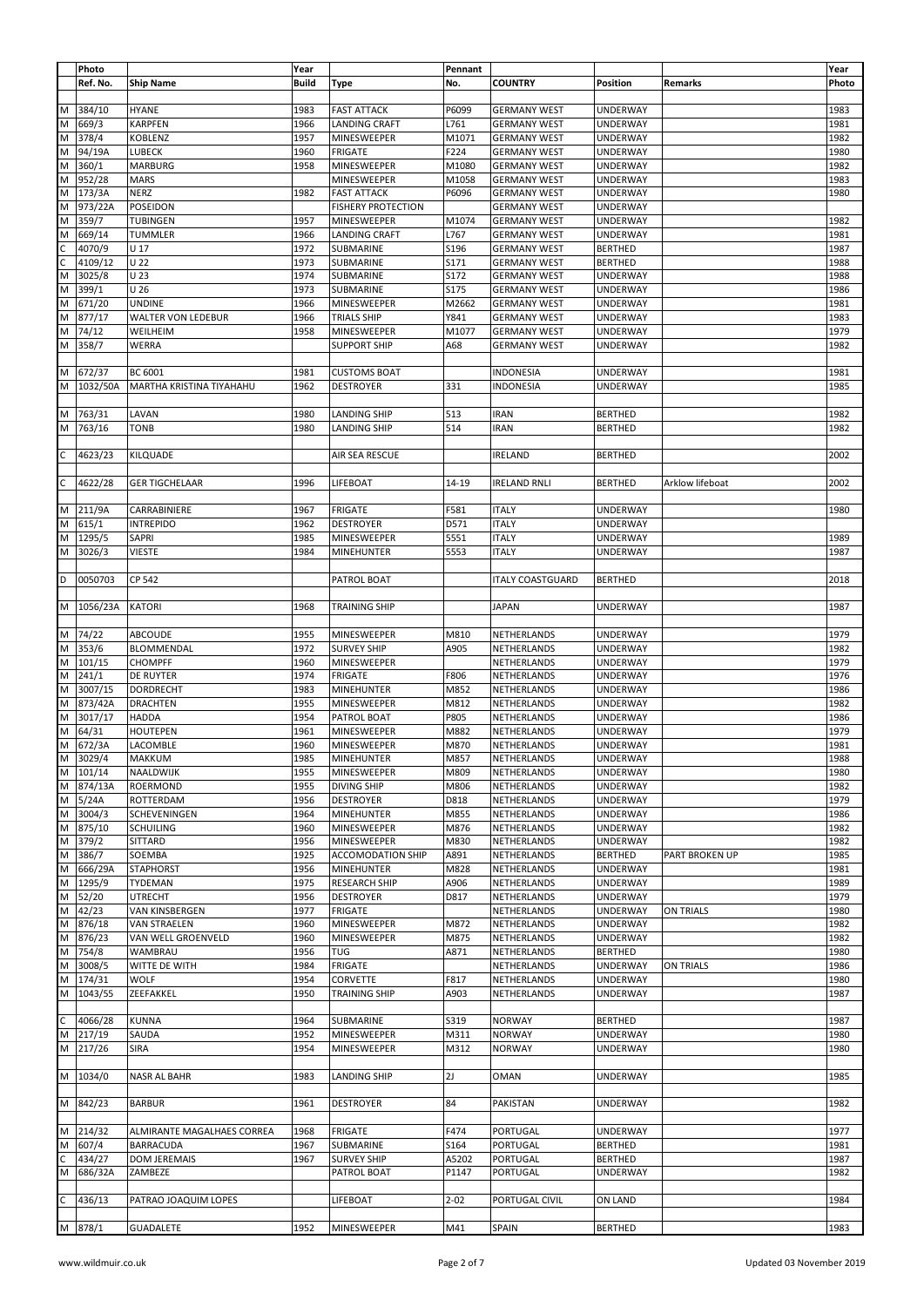|                | Photo    |                          | Year         |                           | Pennant          |                |                 |                            | Year  |
|----------------|----------|--------------------------|--------------|---------------------------|------------------|----------------|-----------------|----------------------------|-------|
|                | Ref. No. | <b>Ship Name</b>         | <b>Build</b> | Type                      | No.              | <b>COUNTRY</b> | Position        | Remarks                    | Photo |
|                |          |                          |              |                           |                  |                |                 |                            |       |
| M              | 878/3    | <b>JUCAR</b>             | 1956         | MINESWEEPER               | M21              | SPAIN          | <b>BERTHED</b>  |                            | 1983  |
| M              | 878/2    | ODIEL                    | 1958         | MINESWEEPER               | M26              | SPAIN          | <b>BERTHED</b>  |                            | 1983  |
| M              | 898/29   | <b>PVC113</b>            |              | PATROL BOAT               | <b>PVC113</b>    | SPAIN          | ON LAND         |                            | 1984  |
| M              | 975/12   | <b>PVI-128</b>           |              | PATROL BOAT               | <b>PVI-128</b>   | SPAIN          | <b>BERTHED</b>  |                            | 1985  |
| M              | 892/1    | SACRE                    |              | <b>CUSTOMS BOAT</b>       |                  | SPAIN          | <b>BERTHED</b>  |                            | 1984  |
| M              | 1034/22A | TRAMONTANA               | 1984         | SUBMARINE                 | S74              | SPAIN          | UNDERWAY        |                            | 1986  |
|                |          |                          |              |                           |                  |                |                 |                            |       |
| M              | 1404/37  |                          | 1969         | <b>HOVERCRAFT</b>         | P235             | UK             | ON LAND         |                            | 1980  |
| M              | 124/13   | 56141                    | 1959         | <b>HARBOUR LAUNCH</b>     |                  | UK             | <b>BERTHED</b>  | WITH 56156                 | 1979  |
| M              | 124/13   | 56156                    | 1959         | <b>HARBOUR LAUNCH</b>     |                  | UK             | <b>BERTHED</b>  | WITH 56141                 | 1979  |
| C              | 4138/32  | 5642                     |              | 32Ft MOTOR CUTTER         |                  | UK             | ON LAND         |                            | 1989  |
| C              | 4070/13  | 6256                     |              | <b>16Ft MOTOR BOAT</b>    |                  | UK             | ON LAND         |                            | 1987  |
| M              | 125/26   | 6515                     | 1966         | <b>HARBOUR LAUNCH</b>     |                  | UK             | <b>BERTHED</b>  |                            | 1979  |
| C              | 4070/14  | 6615                     |              | <b>36Ft WORKBOAT</b>      |                  | UK             | ON LAND         |                            | 1987  |
| M              | 1043/22A | 6763                     |              | Mk4 FML                   |                  | UK             | <b>UNDERWAY</b> |                            | 1987  |
| $\mathsf C$    | 4138/36  | 7216                     |              | 24Ft MOTOR LAUNCH         |                  | UK             | ON LAND         |                            | 1989  |
| $\mathsf C$    | 4136/31A | 7688                     |              | 24Ft MOTOR BOAT           |                  | UK             | <b>BERTHED</b>  |                            | 1989  |
| $\mathsf{C}$   | 4096/13  | 7708                     |              | 34Ft FMB                  |                  | UK             | ON LAND         | FLAG OFFICER SCOT & NI     | 1988  |
| M              | 1044/32  | 7876                     |              | <b>MOTOR LAUNCH</b>       |                  | UK             | <b>BERTHED</b>  | <b>CP &amp; QHM ROSYTH</b> | 1987  |
| $\mathsf{C}$   | 4068/36A | 7934                     |              | 34Ft. FML                 |                  | UK             | <b>BERTHED</b>  |                            | 1987  |
| C              | 4139/36A | 7934                     |              | 34Ft. FML                 |                  | UK             | ON LAND         | "COMMW"                    | 1989  |
| M              | 614/35   | <b>ACHILLES</b>          | 1968         | <b>FRIGATE</b>            | F12              | UK             | <b>UNDERWAY</b> |                            | 1981  |
| M              | 608/11A  | AFD <sub>22</sub>        | 1942         | <b>FLOATING DOCK</b>      |                  | UK             | <b>BERTHED</b>  |                            | 1981  |
| M              | 949/19A  | <b>AJAX</b>              | 1962         | <b>FRIGATE</b>            | F114             | UK             | <b>UNDERWAY</b> |                            | 1983  |
| M              | 665/34   | ALDERNEY                 | 1979         | <b>PATROL SHIP</b>        |                  | UK             | UNDERWAY        |                            | 1981  |
| M              | 611/26A  | ANGLESEY                 | 1978         | <b>PATROL SHIP</b>        | P277             | UK             | <b>BERTHED</b>  |                            | 1981  |
| M              | 649/5    | <b>ANTRIM</b>            | 1967         | <b>DESTROYER</b>          | D18              | UK             | <b>UNDERWAY</b> |                            | 1981  |
| M              | 1059/3A  | APPLELEAF                | 1975         | <b>SUPPORT TANKER</b>     | A79              | UK             | <b>BERTHED</b>  |                            | 1989  |
| $\mathsf C$    | 4267/21  | <b>AQUILA MARIS</b>      |              | RANGE SAFETY LAUNCH       |                  | UK             | <b>UNDERWAY</b> |                            | 1994  |
| C              | 4478/15  | <b>ARCHER</b>            | 1986         | <b>COASTAL TRAINING</b>   | P264             | UK             | <b>BERTHED</b>  |                            | 1998  |
| M              | 1057/6A  | ARETHUSA                 | 1963         | <b>FRIGATE</b>            | F38              | UK             | <b>UNDERWAY</b> |                            | 1989  |
| M              | 193/31   | <b>ARK ROYAL</b>         | 1950         | AIRCRAFT CARRIER          |                  | UK             | <b>BERTHED</b>  | LAID UP                    | 1979  |
| M              | 749/2A   | <b>ARK ROYAL</b>         | 1950         | AIRCRAFT CARRIER          |                  | UK             | <b>UNDERWAY</b> | ON TOW TO BREAKERS         | 1980  |
| $\mathsf C$    | 483/2    | <b>ARK ROYAL</b>         | 1950         | AIRCRAFT CARRIER          |                  | UK             | <b>BERTHED</b>  | PART BROKEN UP             | 1981  |
| C              | 4138/20  | <b>ARK ROYAL</b>         | 1981         | AIRCRAFT CARRIER          | <b>R07</b>       | UK             | <b>BERTHED</b>  |                            | 1989  |
| M              | 323/1    | ARTFUL                   | 1947         | SUBMARINE                 |                  | UK             | <b>BERTHED</b>  | WITH TOTEM '43             | 1964  |
| C              | 4064/36  | ATTACKER                 | 1983         | PATROL BOAT               | P281             | UK             | <b>UNDERWAY</b> |                            | 1987  |
| M              | 614/36   | <b>BATTLEAXE</b>         | 1977         | <b>FRIGATE</b>            | F89              | UK             | UNDERWAY        |                            | 1981  |
| C              | 463/2    | <b>BILDESTON</b>         | 1952         | MINESWEEPER               | M1110            | UK             | <b>BERTHED</b>  |                            | 1983  |
| M              | 235/0    | <b>BIRMINGHAM</b>        | 1973         | <b>DESTROYER</b>          | D86              | UK             | <b>UNDERWAY</b> |                            | 1977  |
| M              | 1295/38  | <b>BIRMINGHAM</b>        | 1973         | <b>DESTROYER</b>          | D86              | UK             | <b>UNDERWAY</b> |                            | 1989  |
| с              | 4139/9   | <b>BLAZER</b>            | 1985         | PATROL BOAT               | P279             | UK             | <b>BERTHED</b>  |                            | 1989  |
| M              | 763/9A   | <b>BOXER</b>             | 1981         | <b>FRIGATE</b>            | F92              | UK             | <b>BERTHED</b>  | <b>FITTING OUT</b>         | 1982  |
| M              | 81/4     | <b>BRENDA</b>            | 1951         | <b>FISHERY PROTECTION</b> |                  | UK             | <b>UNDERWAY</b> |                            | 1978  |
| C              | 4049/4   | <b>BRERETON</b>          | 1953         | <b>MINEHUNTER</b>         | M1113            | UK             | <b>BERTHED</b>  |                            | 1986  |
| M              | 287/23A  | <b>BRILLIANT</b>         | 1978         | <b>FRIGATE</b>            | F90              | UK             | <b>BERTHED</b>  | <b>FITTING OUT</b>         | 1980  |
| M              | 1046/9A  | <b>BRISTOL</b>           | 1969         | <b>DESTROYER</b>          | D23              | UK             | UNDERWAY        |                            | 1987  |
|                |          | M 1036/28A BROCKLESBY    | 1982         | MINEHUNTER                | M33              | UK             | <b>BERTHED</b>  | <b>FITTING OUT</b>         | 1982  |
| M              | 665/28A  | <b>BUCKLESHAM</b>        | 1954         | MINESWEEPER               |                  | UK             | <b>BERTHED</b>  | IN BREAKERS YARD           | 1981  |
| $\mathsf{C}$   | 4463/35  | <b>BULLDOG</b>           | 1967         | <b>SURVEY SHIP</b>        | A317             | UK             | <b>BERTHED</b>  |                            | 1998  |
| $\overline{M}$ | 215/17A  | <b>CARDIFF</b>           | 1974         | <b>DESTROYER</b>          | D108             | UK             | <b>UNDERWAY</b> |                            | 1979  |
| M              | 841/4A   | <b>CATTISTOCK</b>        | 1981         | <b>MINEHUNTER</b>         | M31              | UK             | UNDERWAY        |                            | 1982  |
| M              | 762/37   | CHALLENGER               | 1981         | SEABED OPERATIONS         | K07              | UK             | <b>BERTHED</b>  | FITTING OUT                | 1982  |
| M              | 951/29   | CHALLENGER               | 1981         | SEABED OPERATIONS         | K07              | UK             | UNDERWAY        |                            | 1984  |
| M              | 1038/32A | <b>CHASER</b>            |              | PATROL BOAT               | P282             | UK             | <b>UNDERWAY</b> |                            | 1987  |
| M              | 1031/51  | <b>CLEOPATRA</b>         | 1964         | <b>FRIGATE</b>            | F28              | UK             | <b>UNDERWAY</b> |                            | 1984  |
| M              | 1035/36  | <b>COLONEL TEMPLER</b>   | 1966         | <b>RESEARCH SHIP</b>      |                  | UK             | <b>UNDERWAY</b> |                            | 1984  |
| M              | 3016/17  | CONQUEROR                | 1969         | SUBMARINE                 |                  | UK             | <b>UNDERWAY</b> |                            | 1986  |
| C              | 459/32   | COTTESMORE               | 1982         | <b>MINEHUNTER</b>         | M32              | UK             | <b>BERTHED</b>  |                            | 1983  |
| M              | 225/32   | <b>COVENTRY</b>          | 1979         | <b>DESTROYER</b>          | D118             | UK             | <b>UNDERWAY</b> |                            | 1979  |
| M              | 988/40   | <b>CRICHTON</b>          | 1953         | MINESWEEPER               | M1124            | UK             | <b>UNDERWAY</b> |                            | 1984  |
| M              | 244/30   | D 57                     | 1959         | <b>HARBOUR LAUNCH</b>     |                  | UK             | <b>UNDERWAY</b> |                            | 1975  |
| M              | 3031/9   | DANAE                    | 1965         | <b>FRIGATE</b>            | F47              | UK             | <b>UNDERWAY</b> |                            | 1988  |
| M              | 648/2    | DEVONSHIRE               | 1960         | <b>DESTROYER</b>          | D <sub>0</sub> 2 | UK             | <b>UNDERWAY</b> |                            | 1977  |
| M              | 687/19A  | <b>DIAMOND</b>           | 1950         | <b>DESTROYER</b>          | D35              | UK             | <b>UNDERWAY</b> | IN TOW TO BREAKERS         | 1981  |
| M              | 608/12A  | <b>DIOMEDE</b>           | 1969         | <b>FRIGATE</b>            | F16              | UK             | <b>BERTHED</b>  |                            | 1981  |
| M              | 866/6    | DREADNOUGHT              | 1960         | SUBMARINE                 |                  | UK             | <b>BERTHED</b>  | LAID UP                    | 1983  |
| M              | 677/30A  | <b>DROXFORD</b>          | 1954         | PATROL BOAT               | P3113            | UK             | <b>UNDERWAY</b> |                            | 1982  |
| C              | 4313/28  | <b>DRUMBEAT OF DEVON</b> | 1991         | <b>FISHERY PROTECTION</b> |                  | UK             | AT ANCHOR       |                            | 1994  |
| M              | 3052/2   | <b>DULVERTON</b>         | 1982         | <b>MINEHUNTER</b>         | M35              | UK             | <b>UNDERWAY</b> |                            | 1987  |
| M              | 647/11A  | <b>DUNDAS</b>            | 1953         | <b>ACCOMODATION SHIP</b>  | F48              | UK             | <b>BERTHED</b>  |                            | 1980  |
| C              | 457/6    | <b>DUNDAS</b>            | 1953         | <b>ACCOMODATION SHIP</b>  | F48              | UK             | <b>BERTHED</b>  | IN BREAKERS YARD           | 1983  |
| C              | 446/4    | <b>DUNDAS</b>            | 1953         | <b>ACCOMODATION SHIP</b>  | F48              | UK             | <b>BERTHED</b>  | PART BROKEN UP             | 1984  |
| M              | 154/24A  | EAGLE                    | 1946         | AIRCRAFT CARRIER          |                  | UK             | <b>BERTHED</b>  | PART BROKEN UP             | 1979  |
| M              | 687/30   | ENDURANCE                | 1956         | ICE PATROL SHIP           | A171             | UK             | UNDERWAY        |                            | 1981  |
| S              | 0060078  | EVERINGHAM               | 1954         | TORPEDO RECOVERY          |                  | UK             | <b>UNDERWAY</b> | port side view             | 1979  |
| S              | 0060077  | EVERINGHAM               | 1954         | <b>TORPEDO RECOVERY</b>   |                  | UK             | <b>UNDERWAY</b> | stbd side view             | 1979  |
| $\mathsf{C}$   | 4647/20  | EXAMPLE                  | 1985         | PATROL BOAT               | P165             | UK             | <b>UNDERWAY</b> |                            | 2003  |
| M              | 947/40   | <b>EXETER</b>            | 1978         | <b>DESTROYER</b>          |                  | UK             | <b>BERTHED</b>  | ON REFIT                   | 1982  |
| M              | 1034/50  | <b>EXETER</b>            | 1978         | <b>DESTROYER</b>          | D89              | UK             | UNDERWAY        |                            | 1986  |
| M              | 1045/58  | FENCER                   |              | PATROL BOAT               | P283             | UK             | <b>UNDERWAY</b> |                            | 1987  |
|                | M 371/1  | FOX                      | 1967         | <b>SURVEY SHIP</b>        |                  | UK             | <b>BERTHED</b>  |                            | 1968  |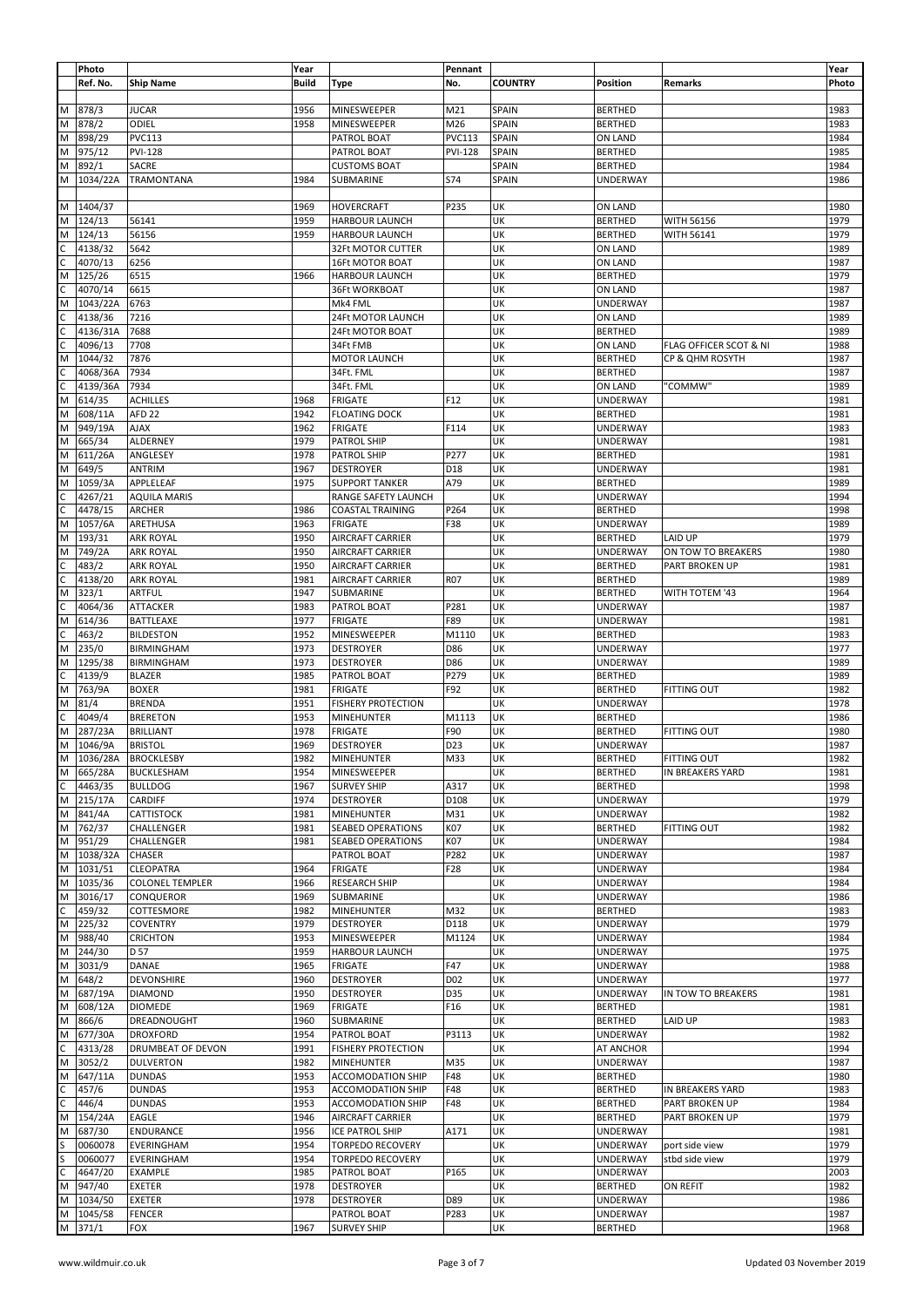|                                                          | Photo                            |                         | Year         |                            | Pennant |                 |                 |                       | Year  |
|----------------------------------------------------------|----------------------------------|-------------------------|--------------|----------------------------|---------|-----------------|-----------------|-----------------------|-------|
|                                                          | Ref. No.                         | <b>Ship Name</b>        | <b>Build</b> | <b>Type</b>                | No.     | <b>COUNTRY</b>  | Position        | Remarks               | Photo |
|                                                          |                                  |                         |              |                            |         |                 |                 |                       |       |
| M                                                        | 30/2A                            | <b>FRITHAM</b>          | 1954         | <b>TORPEDO RECOVERY</b>    |         | UK              | <b>UNDERWAY</b> |                       | 1978  |
| M                                                        | 754/7                            | GLAMORGAN               | 1966         | <b>DESTROYER</b>           | D19     | UK              | <b>UNDERWAY</b> |                       | 1981  |
| $\overline{\mathsf{M}}$                                  | 113/4A                           | <b>GREEN ROVER</b>      | 1969         | <b>TANKER</b>              | A268    | UK              | <b>UNDERWAY</b> |                       | 1979  |
| $\overline{M}$                                           | 1041/6                           | <b>GUILLIMOT</b>        |              | <b>WORKBOAT</b>            |         | UK              | <b>BERTHED</b>  | Rosyth Royal Dockyard | 1987  |
| $\overline{M}$                                           | 79/8                             | HAVERSHAM               | 1955         | <b>TORPEDO RECOVERY</b>    |         | UK              | <b>UNDERWAY</b> |                       | 1978  |
| $\overline{M}$                                           | 843/10                           | <b>HECLA</b>            | 1964         | <b>HOSPITAL SHIP</b>       |         | UK              | <b>BERTHED</b>  |                       | 1982  |
| M                                                        | 134/4A                           | <b>HERALD</b>           | 1974         | <b>SURVEY SHIP</b>         |         | UK              | <b>UNDERWAY</b> |                       | 1979  |
| $\overline{M}$                                           | 665/16                           | <b>HERMES</b>           | 1953         | AIRCRAFT CARRIER           |         | UK              | <b>UNDERWAY</b> |                       | 1981  |
| $\overline{\mathsf{M}}$                                  | 949/1                            | <b>HERMOINE</b>         | 1967         | <b>FRIGATE</b>             | F58     | UK              | <b>UNDERWAY</b> |                       | 1983  |
| M                                                        | 843/35A                          | <b>HYDRA</b>            | 1965         | <b>HOSPITAL SHIP</b>       |         | UK              | <b>BERTHED</b>  |                       | 1982  |
| M                                                        | 983/5                            | <b>ILLUSTRIOUS</b>      | 1978         | <b>AIRCRAFT CARRIER</b>    |         | UK              | <b>UNDERWAY</b> |                       | 1983  |
| $\overline{M}$                                           | 301/4                            | <b>INVINCIBLE</b>       | 1979         | AIRCRAFT CARRIER           |         | UK              | <b>BERTHED</b>  | <b>FITTING OUT</b>    | 1979  |
| M                                                        | 1057/20A                         | <b>JUPITER</b>          | 1967         | <b>FRIGATE</b>             | F60     | UK              | <b>UNDERWAY</b> |                       | 1989  |
| $\overline{M}$                                           | 48/12                            | <b>JURA</b>             | 1973         | <b>FISHERY PROTECTION</b>  |         | UK              | <b>UNDERWAY</b> |                       | 1978  |
| $\overline{M}$                                           | 3030/2                           | <b>KELLINGTON</b>       | 1954         | <b>MINEHUNTER</b>          | M1154   | UK              | <b>UNDERWAY</b> |                       | 1988  |
| $\overline{M}$                                           | 241/2                            | KINGFISHER              | 1974         | PATROL BOAT                | P260    | UK              | <b>UNDERWAY</b> |                       | 1980  |
| M                                                        |                                  |                         |              |                            |         |                 |                 |                       |       |
| $\overline{M}$                                           | 59/38                            | LASHAM                  | 1954         | <b>TORPEDO RECOVERY</b>    |         | UK              | <b>UNDERWAY</b> |                       | 1978  |
|                                                          | 106/4                            | LAYMOOR                 | 1959         | <b>BOOM VESSEL</b>         | P190    | UK              | UNDERWAY        | stbd side view        | 1979  |
| $rac{1}{c}$                                              | 0060043                          | LAYMOOR                 | 1959         | <b>BOOM VESSEL</b>         | P190    | UK              | UNDERWAY        | port side view        | 1979  |
|                                                          | 4127/13                          | LC 143                  |              | <b>LANDING CRAFT</b>       |         | UK              | ON LAND         |                       | 1989  |
| $rac{c}{c}$                                              | 4119/31                          | LC 146                  |              | <b>LANDING CRAFT</b>       |         | UK              | ON LAND         |                       | 1989  |
|                                                          | 4127/4                           | <b>LCVP 144</b>         |              | <b>LANDING CRAFT</b>       |         | UK              | <b>BERTHED</b>  |                       | 1989  |
| M                                                        | 98/11                            | LEDBURY                 | 1980         | <b>MINEHUNTER</b>          | M30     | UK              | <b>BERTHED</b>  | <b>FITTING OUT</b>    | 1980  |
| $\overline{M}$                                           | 951/8A                           | LEDBURY                 | 1980         | <b>MINEHUNTER</b>          | M30     | UK              | <b>UNDERWAY</b> |                       | 1983  |
| $\overline{M}$                                           | 3003/1                           | <b>LEEDS CASTLE</b>     | 1980         | PATROL BOAT                | P258    | UK              | <b>UNDERWAY</b> |                       | 1986  |
| $\overline{\mathsf{M}}$                                  | 611/27A                          | LINDESFARNE             | 1978         | PATROL SHIP                | P300    | UK              | <b>BERTHED</b>  |                       | 1981  |
| M                                                        | 648/18A                          | LONDONDERRY             | 1958         | <b>FRIGATE</b>             | F108    | UK              | <b>UNDERWAY</b> |                       | 1980  |
| $\overline{M}$                                           | 753/13                           | <b>LYNX</b>             | 1955         | <b>FRIGATE</b>             | F27     | UK              | <b>UNDERWAY</b> |                       | 1982  |
| M                                                        | 69/22                            | <b>MAIDSTONE</b>        | 1938         | <b>DEPOT SHIP</b>          | A185    | UK              | <b>BERTHED</b>  | IN BREAKERS YARD      | 1978  |
|                                                          | 4322/26                          | <b>MOIDART</b>          | 1983         | <b>FISHERY PROTECTION</b>  |         | UK              | <b>BERTHED</b>  |                       | 1994  |
| 0                                                        | 4476/10                          | <b>MORVEN</b>           | 1983         | <b>FISHERY PROTECTION</b>  |         | UK              | <b>BERTHED</b>  |                       | 1998  |
| $\overline{\mathsf{M}}$                                  | 244/23A                          | NEWCASTLE               | 1975         | <b>DESTROYER</b>           | D87     | UK              | <b>UNDERWAY</b> |                       | 1980  |
| M                                                        | 81/30                            | <b>NUBIAN</b>           | 1960         | <b>FRIGATE</b>             | F131    | UK              |                 |                       | 1977  |
|                                                          |                                  |                         |              |                            |         |                 | <b>UNDERWAY</b> |                       |       |
| M                                                        | 667/5                            | <b>NURTON</b>           | 1957         | MINESWEEPER                | M1166   | UK              | <b>UNDERWAY</b> |                       | 1981  |
| $\overline{c}$                                           | 4138/28                          | <b>OLYMPUS</b>          | 1961         | <b>SUBMARINE</b>           |         | UK              | <b>BERTHED</b>  |                       | 1989  |
| $\overline{\mathsf{M}}$                                  | 3014/10                          | ONSLAUGHT               | 1960         | SUBMARINE                  |         | UK              | UNDERWAY        |                       | 1986  |
| $\overline{\mathsf{M}}$                                  | 31/6                             | <b>OSPREY</b>           | 1959         | <b>HARBOUR LAUNCH</b>      |         | UK              | <b>UNDERWAY</b> |                       | 1978  |
| M                                                        | 1043/99A                         | <b>OTTER</b>            | 1961         | SUBMARINE                  |         | UK              | UNDERWAY        |                       | 1987  |
| $\overline{c}$                                           | 417/22A                          | <b>PORPOISE</b>         | 1956         | SUBMARINE                  |         | UK              | ANCHORED        |                       | 1985  |
| $\overline{M}$                                           | 125/23                           | <b>RETAINER</b>         | 1950         | <b>SUPPLY SHIP</b>         | A329    | UK              | <b>BERTHED</b>  |                       | 1979  |
| $\overline{\mathsf{M}}$                                  | 1047/42                          | <b>ROEBUCK</b>          | 1985         | <b>SURVEY SHIP</b>         |         | UK              | <b>UNDERWAY</b> |                       | 1987  |
| $\overline{\mathsf{M}}$                                  | 48/8                             | SEAFORTH CLANSMAN       | 1977         | <b>DIVING SHIP</b>         |         | UK              | <b>UNDERWAY</b> |                       | 1978  |
| $\overline{\mathsf{c}}$                                  | 4517/21                          | SEAGULL                 | 1969         | RANGE SAFETY VESSEL        |         | UK              | <b>BERTHED</b>  |                       | 1999  |
| $\overline{M}$                                           | 649/36A                          | SHEFFIELD               | 1972         | <b>DESTROYER</b>           | D80     | UK              | UNDERWAY        |                       | 1980  |
| M                                                        | 3015/7                           | SIR CARADOC             | 1972         | <b>LANDING SHIP</b>        | L3522   | UK              | UNDERWAY        |                       | 1986  |
| M                                                        | 1034/17A                         | <b>SIR LANCELOT</b>     | 1963         | <b>LANDING SHIP</b>        | L3029   | UK              | UNDERWAY        |                       | 1986  |
|                                                          |                                  | SIR PERCIVALE           | 1967         | <b>LANDING SHIP</b>        | L3036   | UK              | UNDERWAY        |                       | 1981  |
|                                                          | $\frac{M}{M}$ 649/22<br>M 3026/5 | <b>SIRIUS</b>           | 1964         | FRIGATE                    | F40     | UK              | <b>UNDERWAY</b> |                       | 1987  |
| M                                                        | 685/38                           | SOUTHHAMPTON            | 1979         | <b>DESTROYER</b>           | D90     | UK              | <b>UNDERWAY</b> |                       | 1981  |
|                                                          | 242/16                           | SPEEDY                  | 1979         | PATROL BOAT                | P296    | UK              | <b>UNDERWAY</b> |                       | 1980  |
| $\frac{M}{C}$                                            | 4139/7                           | SPEY                    | 1985         | <b>MINEHUNTER</b>          | M2013   | UK              | <b>BERTHED</b>  |                       | 1989  |
|                                                          | 1039/28                          |                         |              |                            |         | UK              | <b>UNDERWAY</b> |                       |       |
|                                                          |                                  | <b>STRIKER</b>          | 1983         | PATROL BOAT<br>MINESWEEPER | P285    |                 | <b>UNDERWAY</b> |                       | 1987  |
| M                                                        | 3006/5                           | <b>STUBBINGTON</b>      | 1956         |                            | M1204   | UK              |                 |                       | 1986  |
| $\frac{D}{M}$                                            | 0000912                          | <b>STV-02</b>           | 1967         | <b>SHOCK TEST VESSEL</b>   |         | UK              | <b>BERTHED</b>  |                       | 2013  |
|                                                          | 189/18A                          | <b>SULISKER</b>         | 1980         | <b>FISHERY PROTECTION</b>  |         | UK              | <b>BERTHED</b>  | <b>FITTING OUT</b>    | 1980  |
| $rac{C}{M}$                                              | 4067/20                          | <b>SULISKER</b>         | 1980         | <b>FISHERY PROTECTION</b>  |         | UK              | <b>BERTHED</b>  |                       | 1987  |
|                                                          | 77/16A                           | <b>SUPPORTER</b>        | 1978         | PATROL BOAT                | A158    | UK              | <b>UNDERWAY</b> |                       | 1978  |
| $\overline{\mathsf{M}}$                                  | 74/13A                           | <b>SWITHA</b>           | 1948         | <b>FISHERY PROTECTION</b>  |         | UK              | <b>BERTHED</b>  |                       | 1978  |
| $rac{c}{M}$                                              | 4610/32A                         | <b>TENACITY</b>         |              | <b>FISHERY PROTECTION</b>  |         | UK              | <b>BERTHED</b>  |                       | 2002  |
|                                                          | 101/12                           | THAKEHAM                | 1958         | MINESWEEPER                | M2733   | UK              | <b>BERTHED</b>  | IN BREAKERS YARD      | 1979  |
| $\overline{M}$                                           | 106/8                            | THATCHAM                | 1958         | <b>DEGAUSSING SHIP</b>     |         | UK              | <b>UNDERWAY</b> |                       | 1979  |
| $\overline{M}$                                           | 653/10                           | <b>TORQUAY</b>          | 1954         | <b>FRIGATE</b>             | F43     | UK              | <b>UNDERWAY</b> |                       | 1981  |
| $\overline{M}$                                           | 323/1                            | <b>TOTEM</b>            | 1943         | SUBMARINE                  |         | UK              | <b>BERTHED</b>  | WITH ARTFUL '47       | 1964  |
| $\overline{\mathsf{M}}$                                  | 215/15A                          | <b>ULSTER</b>           | 1942         | <b>FRIGATE</b>             | F83     | UK              | <b>BERTHED</b>  | IN BREAKERS YARD      | 1980  |
| M                                                        | 162/11                           | <b>VENTURER</b>         | 1973         | MINESWEEPER                | M08     | UK              | <b>UNDERWAY</b> |                       | 1979  |
| $\overline{M}$                                           | 80/5                             | <b>VIGILANT</b>         | 1936         | <b>FISHERY PROTECTION</b>  |         | UK              | <b>UNDERWAY</b> |                       | 1978  |
| $\overline{M}$                                           | 690/30                           | WAKEFUL                 | 1965         | <b>SUB TENDER</b>          | A236    | UK              | <b>BERTHED</b>  |                       | 1982  |
| $\overline{M}$                                           | 3032/01                          | WARSPITE                | 1913         | <b>BATTLESHIP</b>          |         | UK              | AGROUND         | listing - down by bow | 1947  |
| M                                                        | 169/4                            | <b>WILTON</b>           | 1973         | MINESWEEPER                | M1116   | UK              | <b>UNDERWAY</b> |                       | 1980  |
| $\overline{\mathsf{M}}$                                  | 1051/1                           | <b>YORK</b>             | 1982         | DESTROYER                  | D98     | UK              | <b>DRYDOCK</b>  |                       | 1988  |
|                                                          |                                  |                         |              |                            |         |                 |                 |                       |       |
|                                                          | 4111/24                          | ARAKAN                  |              |                            |         | <b>UK ARMY</b>  | UNDERWAY        |                       | 1988  |
| $\frac{c}{\text{N}}$                                     |                                  |                         | 1978         | <b>LANDING SHIP</b>        | L4003   |                 |                 |                       |       |
|                                                          | 112/20                           | ARDENNES                | 1977         | <b>LANDING SHIP</b>        | L4001   | <b>UK ARMY</b>  | UNDERWAY        |                       | 1979  |
|                                                          |                                  |                         |              |                            |         |                 |                 |                       |       |
| M                                                        | 688/26                           | <b>ADMIRAL BEAUFORT</b> | 1944         | <b>WEATHER SHIP</b>        |         | <b>UK CIVIL</b> | <b>BERTHED</b>  | PART BROKEN UP        | 1982  |
| M                                                        | 96/18A                           | <b>ADMIRAL FITZROY</b>  | 1944         | <b>WEATHER SHIP</b>        |         | UK CIVIL        | <b>BERTHED</b>  |                       | 1979  |
|                                                          | 475/11                           | <b>ADMIRAL FITZROY</b>  | 1944         | <b>WEATHER SHIP</b>        |         | <b>UK CIVIL</b> | <b>BERTHED</b>  | IN BREAKERS YARD      | 1982  |
| $\begin{array}{c c c c c c c c} \hline c&c&c\end{array}$ | 4021/26                          | BERNADINE               |              | LIFEBOAT                   |         | UK CIVIL        | AT ANCHOR       |                       | 1986  |
|                                                          | 4073/17                          | CHALLENGER              | 1973         | <b>RESEARCH SHIP</b>       |         | <b>UK CIVIL</b> | <b>BERTHED</b>  |                       | 1987  |
|                                                          | 841/9                            | <b>CLUPEA</b>           | 1968         | <b>FISHERY RESEARCH</b>    |         | UK CIVIL        | <b>BERTHED</b>  | stbd side view        | 1982  |
|                                                          | 4686/14                          | <b>CLUPEA</b>           | 1968         | <b>FISHERY RESEARCH</b>    |         | <b>UK CIVIL</b> | <b>BERTHED</b>  | stbd side view        | 1992  |
|                                                          | 4297/12                          | <b>CLUPEA</b>           | 1968         | <b>FISHERY RESEARCH</b>    |         | <b>UK CIVIL</b> | UNDERWAY        | port side view        | 1994  |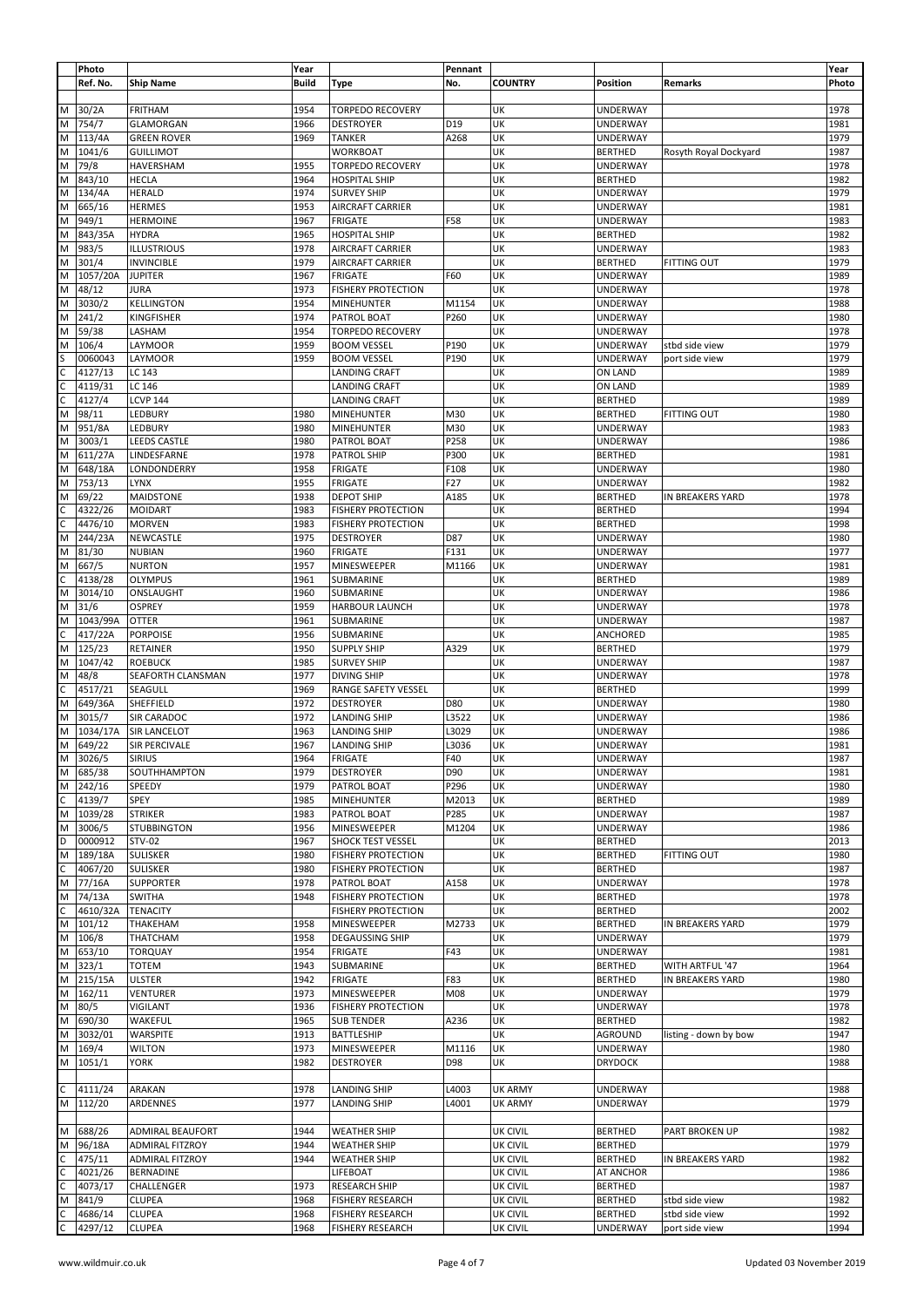|                | Photo      |                          | Year         |                         | Pennant |                  |                 |                                  | Year  |
|----------------|------------|--------------------------|--------------|-------------------------|---------|------------------|-----------------|----------------------------------|-------|
|                | Ref. No.   | <b>Ship Name</b>         | <b>Build</b> | Type                    | No.     | <b>COUNTRY</b>   | Position        | Remarks                          | Photo |
|                |            |                          |              |                         |         |                  |                 |                                  |       |
| $\mathsf{C}$   | 4007/2     |                          |              |                         |         | <b>UK CIVIL</b>  |                 |                                  | 1986  |
|                |            | <b>ENDRICK II</b>        |              | POLLUTION CONTROL       |         |                  | <b>UNDERWAY</b> |                                  |       |
| $\mathsf C$    | 4239/7     | <b>ESF SURVEYOR</b>      | 1991         | <b>FISHERY RESEARCH</b> |         | <b>UK CIVIL</b>  | <b>BERTHED</b>  |                                  | 1993  |
| $\overline{c}$ | 439/17A    | <b>EXPLORER</b>          | 1955         | <b>FISHERY RESEARCH</b> |         | <b>UK CIVIL</b>  | <b>BERTHED</b>  | Laid up                          | 1984  |
| $\mathsf{C}$   | 4645/29    | <b>FORTH RANGER</b>      | 1976         | <b>RESEARCH SHIP</b>    |         | UK CIVIL         | <b>BERTHED</b>  |                                  | 2003  |
| M              | 1053/14    | <b>FULGOR</b>            |              | <b>BUOY TENDER</b>      |         | <b>UK CIVIL</b>  | <b>UNDERWAY</b> |                                  | 1988  |
|                | 459/33     | GOLDSEEKER               | 1965         | <b>FISHERY RESEARCH</b> |         | <b>UK CIVIL</b>  | <b>BERTHED</b>  |                                  | 1983  |
| $\mathsf{C}$   | 4644/5     | LIVANIA                  | 1972         | TRAINING SHIP           | $A-03$  | <b>UK CIVIL</b>  | <b>BERTHED</b>  | Maritime Volunteer Service       | 2003  |
|                | 0483/23    | <b>NORTH CARR</b>        | 1933         | LIGHTSHIP               |         | UK CIVIL         | <b>BERTHED</b>  | Preserved                        | 1982  |
| M              | 709/15A    | <b>SCOTIA</b>            | 1971         | <b>FISHERY RESEARCH</b> |         | <b>UK CIVIL</b>  | UNDERWAY        |                                  | 1982  |
|                |            |                          |              |                         |         |                  |                 |                                  |       |
| C              | 4576/24    | <b>SCOTIA</b>            | 1998         | <b>FISHERY RESEARCH</b> |         | <b>UK CIVIL</b>  | <b>BERTHED</b>  |                                  | 2001  |
| c              | 4541/10    | <b>SEARCHER</b>          | 1979         | <b>CUSTOMS CUTTER</b>   |         | <b>UK CIVIL</b>  | UNDERWAY        |                                  | 2000  |
| $\mathsf{C}$   | 4180/31    | SHIRLEY JEAN ADYE        | 1952         | LIFEBOAT                |         | UK CIVIL         | ON TRAILER      |                                  | 1991  |
| M              | 119/18A    | TORCH                    | 1964         | <b>BUOY TENDER</b>      |         | UK CIVIL         | <b>UNDERWAY</b> |                                  | 1980  |
| M              | 67/43A     | VENTUROUS                | 1962         | <b>CUSTOMS CUTTER</b>   |         | <b>UK CIVIL</b>  | <b>UNDERWAY</b> |                                  | 1978  |
|                |            |                          |              |                         |         |                  |                 |                                  |       |
| $\mathsf{C}$   |            |                          |              |                         |         |                  | <b>UNDERWAY</b> |                                  | 1995  |
|                | 4367/34    | AILSA                    |              | PILOT BOAT              |         | <b>UK PILOT</b>  |                 | Fraserburgh Pilot port side view |       |
| D              | 0003492    | AILSA                    |              | PILOT BOAT              |         | <b>UK PILOT</b>  | UNDERWAY        | Fraserburgh Pilot stbd side view | 2019  |
| M              | 705/23     | ARGUS                    |              | PILOT BOAT              | 53      | <b>UK PILOT</b>  | <b>UNDERWAY</b> | <b>Trinity House</b>             | 1982  |
| M              | 328/2      | <b>ARNET ROBINSON</b>    | 1958         | PILOT SHIP              |         | <b>UK PILOT</b>  | UNDERWAY        | Liverpool Pilot                  | 1965  |
| C              | 4307/15    | <b>BLUE TOON</b>         | 1993         | PILOT BOAT              |         | <b>UK PILOT</b>  | <b>UNDERWAY</b> | Peterhead Pilot                  | 1994  |
| D              | 0000832    | CATRIONA                 |              | PILOT BOAT              |         | <b>UK PILOT</b>  | <b>BERTHED</b>  | Wick pilot stbd side view        | 2013  |
| D              | 0003212    | CATRIONA                 |              |                         |         | <b>UK PILOT</b>  | <b>BERTHED</b>  |                                  | 2019  |
|                |            |                          |              | PILOT BOAT              |         |                  |                 | Wick pilot port side view        |       |
| M              | 141/7      | <b>CLOCH</b>             | 1967         | PILOT BOAT              | No.2    | <b>UK PILOT</b>  | UNDERWAY        | Clyde Pilot                      | 1979  |
| $\mathsf{C}$   | 4533/24    | <b>CORRIE DOUNE</b>      |              | PILOT BOAT              |         | <b>UK PILOT</b>  | <b>BERTHED</b>  | <b>Buckie Pilot</b>              | 2000  |
| C              | 4318/3     | <b>KIRKWALL BAY</b>      | 1992         | PILOT BOAT              |         | <b>UK PILOT</b>  | <b>BERTHED</b>  | Kirkwall Pilot                   | 1994  |
| O              | 0003188    | <b>KIRKWALL BAY</b>      | 1992         | PILOT BOAT              |         | <b>UK PILOT</b>  | <b>BERTHED</b>  | Orkney Pilot                     | 2019  |
| M              | 148/11A    | LEOPARD                  |              | PILOT BOAT              |         | <b>UK PILOT</b>  | <b>UNDERWAY</b> | Forth Pilot                      | 1979  |
| $\mathsf{C}$   | 4328/10    | No. 1                    |              | PILOT BOAT              |         | <b>UK PILOT</b>  | <b>BERTHED</b>  | Aberdeen Pilot                   | 1994  |
|                |            |                          |              |                         |         |                  |                 |                                  |       |
| $\mathsf{C}$   | 4436/35    | No. 2                    |              | PILOT BOAT              |         | <b>UK PILOT</b>  | <b>BERTHED</b>  | Aberdeen Pilot                   | 1997  |
| $\mathsf{C}$   | 4533/20    | PIONEER                  |              | PILOT BOAT              |         | <b>UK PILOT</b>  | <b>BERTHED</b>  | Harwich Pilot                    | 2000  |
| $\mathsf{C}$   | 4463/3     | PORTRONA                 |              | PILOT BOAT              |         | <b>UK PILOT</b>  | <b>BERTHED</b>  | Stornoway Pilot                  | 1998  |
| D              | 0003186    | <b>SCAPA PIONEER</b>     | 1993         | PILOT BOAT              |         | <b>UK PILOT</b>  | <b>BERTHED</b>  | Orkney Pilot                     | 2019  |
| D              | 0001608    | <b>SEA HAVEN</b>         | 2008         | PILOT BOAT              |         | <b>UK PILOT</b>  | <b>UNDERWAY</b> | Aberdeen pilot - port side view  | 2016  |
| D              |            |                          | 2008         |                         |         |                  |                 |                                  |       |
|                | 0001610    | <b>SEA HAVEN</b>         |              | PILOT BOAT              |         | <b>UK PILOT</b>  | UNDERWAY        | Aberdeen pilot - stbd side view  | 2016  |
| D              | 0000689    | <b>SEA HELPER</b>        | 2005         | PILOT BOAT              |         | <b>UK PILOT</b>  | <b>BERTHED</b>  | Macduff pilot                    | 2013  |
| D              | 0002380    | ST. BOISIL               | 1975         | PILOT BOAT              |         | <b>UK PILOT</b>  | <b>BERTHED</b>  | Berwick pilot                    | 2017  |
| D              | 0001916    | ST. HILDA                | 1967         | PILOT BOAT              |         | <b>UK PILOT</b>  | <b>BERTHED</b>  | Whitby Pilot                     | 2016  |
| $\mathsf{C}$   | 4302/27    | <b>STARLIGHT</b>         |              | PILOT BOAT              |         | <b>UK PILOT</b>  | <b>BERTHED</b>  | <b>Burghead Pilot</b>            | 1994  |
| M              | 50/12A     | TIGER                    |              | PILOT BOAT              |         | <b>UK PILOT</b>  | UNDERWAY        | Forth Pilot                      | 1978  |
|                |            |                          |              |                         |         |                  |                 |                                  |       |
| M              | 192/25A    | <b>VIGILENT</b>          |              | PILOT BOAT              | 22      | <b>UK PILOT</b>  | UNDERWAY        | <b>Trinity House</b>             | 1980  |
|                |            |                          |              |                         |         |                  |                 |                                  |       |
| C              | 4138/34    | 6816                     |              | 34Ft FML                |         | <b>UK POLICE</b> | ON LAND         | <b>MOD Police</b>                | 1989  |
| M              | 707/9A     | 7875                     |              | <b>MOTOR LAUNCH</b>     |         | <b>UK POLICE</b> | UNDERWAY        | <b>MOD Police</b>                | 1982  |
| M              | 36/35      | 7876                     |              | <b>MOTOR LAUNCH</b>     |         | <b>UK POLICE</b> | UNDERWAY        | <b>MOD Police</b>                | 1980  |
| M              | 1045/16    | 8551                     |              |                         |         | <b>UK POLICE</b> | <b>UNDERWAY</b> |                                  | 1987  |
|                |            |                          |              | <b>MOTOR LAUNCH</b>     |         |                  |                 | <b>MOD Police</b>                |       |
| D              | 0003769    | <b>GABRIEL FRANKS II</b> | 2008         | <b>MOTOR LAUNCH</b>     | MP3     | <b>UK POLICE</b> | <b>BERTHED</b>  | Metropolitan Police              | 2019  |
| M              | 169/6      | SEMPER VIGILO II         |              | <b>MOTOR LAUNCH</b>     |         | <b>UK POLICE</b> | <b>UNDERWAY</b> | Strathclyde Police               | 1979  |
| D              | 0003771    | ISIR ROBERT PEEL II      |              | <b>MOTOR LAUNCH</b>     | MP4     | <b>UK POLICE</b> | <b>BERTHED</b>  | Metropolitan Police              | 2019  |
|                |            |                          |              |                         |         |                  |                 |                                  |       |
| C              | 4137/22A   | <b>ASR 10</b>            | 1941         | <b>RESCUE BARGE</b>     |         | <b>UK RAF</b>    | ON LAND         | PRESERVED                        | 1989  |
|                |            |                          |              |                         |         |                  |                 |                                  |       |
|                |            |                          |              |                         |         |                  |                 |                                  |       |
| M              | 654/33     | 16 (MIS)                 |              | <b>BARGE</b>            |         | <b>UK RMAS</b>   | <b>UNDERWAY</b> | with tug SPANIEL                 | 1981  |
| $\mathsf{C}$   | 4070/1     | 1713(U)                  | 1980         | <b>FUEL BARGE</b>       |         | <b>UK RMAS</b>   | <b>BERTHED</b>  | alongside GREY ROVER             | 1987  |
| $\mathsf C$    | 4138/30    | 1904TC                   |              | TANK CLEANING BARGE     |         | <b>UK RMAS</b>   | <b>BERTHED</b>  |                                  | 1989  |
| M              | 106/17     | 39461                    | 1939         | <b>HARBOUR LAUNCH</b>   |         | UK RMAS          | <b>UNDERWAY</b> |                                  | 1979  |
| M              | 83/4A      | 510                      |              | <b>BARGE</b>            |         | UK RMAS          | UNDERWAY        | with tug ELKHOUND                | 1978  |
| $\mathsf{C}$   | 4095/13    | 54145                    |              | 28Ft LAUNCH             |         | <b>UK RMAS</b>   | ON LAND         | ex RMAS ENDSLEIGH                | 1988  |
|                |            |                          |              |                         |         |                  |                 |                                  |       |
| M              | 763/22A    | 653(U)                   |              | <b>FUEL BARGE</b>       |         | UK RMAS          | <b>BERTHED</b>  | derelict                         | 1982  |
| M              | 61/16      | 7001                     |              | HARBOUR LAUNCH          |         | <b>UK RMAS</b>   | UNDERWAY        |                                  | 1978  |
| C              | 4138/15    | 7021                     |              | HARBOUR LAUNCH          |         | <b>UK RMAS</b>   | <b>BERTHED</b>  |                                  | 1989  |
| M              | 794/16A    | 8096                     |              | <b>FLEET TENDER</b>     |         | <b>UK RMAS</b>   | <b>UNDERWAY</b> |                                  | 1982  |
| C              | 4138/17    | 8811                     |              | 36' HARBOUR LAUNCH      |         | <b>UK RMAS</b>   | <b>BERTHED</b>  |                                  | 1989  |
| M              | 34/10A     | ABINGER                  | 1964         | <b>FLEET TENDER</b>     |         | <b>UK RMAS</b>   | <b>UNDERWAY</b> |                                  | 1978  |
|                |            |                          |              |                         |         |                  |                 |                                  |       |
| M              | 865/19     | ACCORD                   | 1958         | TUG                     |         | <b>UK RMAS</b>   | <b>BERTHED</b>  |                                  | 1983  |
| M              | 753/25     | ADEPT                    | 1980         | <b>TUG</b>              |         | <b>UK RMAS</b>   | <b>UNDERWAY</b> |                                  | 1981  |
| $\mathsf{C}$   | 4468/7     | ALNMOUTH                 | 1966         | <b>TRAINING SHIP</b>    |         | <b>UK RMAS</b>   | <b>BERTHED</b>  |                                  | 1998  |
| M              | 30/7A      | APPLEBY                  | 1965         | <b>FLEET TENDER</b>     |         | <b>UK RMAS</b>   | <b>UNDERWAY</b> |                                  | 1978  |
| M              | 686/19     | <b>AURICULA</b>          | 1979         | DIVING SUPPORT SHIP     | A285    | <b>UK RMAS</b>   | UNDERWAY        |                                  | 1981  |
| M              | 1045/64A   | <b>BEE</b>               | 1969         | <b>FLEET TENDER</b>     | A216    | <b>UK RMAS</b>   | UNDERWAY        |                                  |       |
|                |            |                          |              |                         |         |                  |                 |                                  | 1987  |
| C              | 482/12     | <b>BLAKENEY</b>          | 1964         | <b>FLEET TENDER</b>     |         | <b>UK RMAS</b>   | <b>UNDERWAY</b> |                                  | 1981  |
| M              | 235/29     | <b>BOWSTRING</b>         | 1938         | ARMAMENT CARRIER        |         | <b>UK RMAS</b>   | <b>BERTHED</b>  | in breakers yard                 | 1980  |
| M              | 62/10A     | <b>BRODICK</b>           | 1964         | <b>FLEET TENDER</b>     |         | <b>UK RMAS</b>   | <b>UNDERWAY</b> | port side view                   | 1978  |
| S              | 0060075    | <b>BRODICK</b>           | 1964         | <b>FLEET TENDER</b>     |         | <b>UK RMAS</b>   | <b>UNDERWAY</b> | stbd side view                   | 1979  |
| M              | 125/16     | C609(F)                  |              | <b>HARBOUR TANKER</b>   |         | <b>UK RMAS</b>   | <b>BERTHED</b>  | alongside HMS BULWARK            | 1979  |
| M              | 688/30A    | CALDY                    | 1943         | TANK CLEANING SHIP      |         | <b>UK RMAS</b>   | <b>UNDERWAY</b> |                                  | 1981  |
|                |            |                          |              |                         |         |                  |                 | Paying off                       |       |
| C              | 457/15     | CARTMEL                  | 1968         | <b>FLEET TENDER</b>     |         | <b>UK RMAS</b>   | <b>UNDERWAY</b> |                                  | 1983  |
| M              | 83/18A     | CAWSAND                  | 1968         | <b>FLEET TENDER</b>     |         | <b>UK RMAS</b>   | UNDERWAY        |                                  | 1978  |
| M              | 68/3A      | <b>CRICKET</b>           | 1970         | <b>FLEET TENDER</b>     |         | <b>UK RMAS</b>   | <b>UNDERWAY</b> |                                  | 1978  |
| M              | 110/13     | CRICKLADE                | 1970         | <b>FLEET TENDER</b>     |         | <b>UK RMAS</b>   | <b>UNDERWAY</b> |                                  | 1979  |
| M              | 125/11     | <b>CROMARTY</b>          | 1970         | <b>FLEET TENDER</b>     |         | <b>UK RMAS</b>   | UNDERWAY        |                                  | 1979  |
|                |            |                          |              |                         |         |                  |                 |                                  |       |
| M              | 98/15      | DAISY                    | 1968         | <b>TUG</b>              |         | <b>UK RMAS</b>   | UNDERWAY        |                                  | 1979  |
|                | M 1058/24A | DALMATIAN                | 1965         | TUG                     |         | <b>UK RMAS</b>   | <b>UNDERWAY</b> |                                  | 1989  |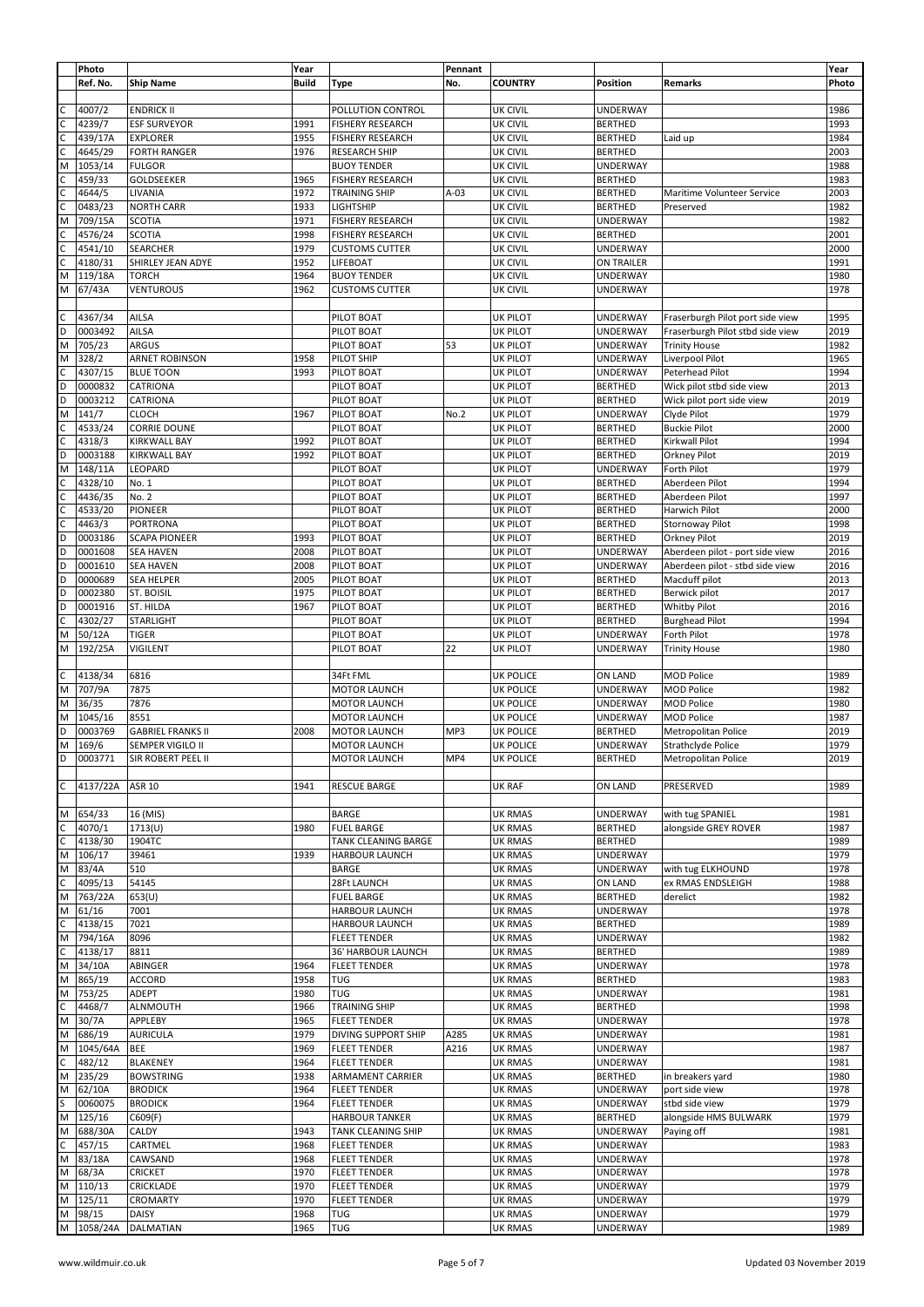|                | Photo       |                               | Year         |                         | Pennant   |                |                 |                   | Year  |
|----------------|-------------|-------------------------------|--------------|-------------------------|-----------|----------------|-----------------|-------------------|-------|
|                | Ref. No.    | <b>Ship Name</b>              | <b>Build</b> | Type                    | No.       | <b>COUNTRY</b> | Position        | Remarks           | Photo |
|                |             |                               |              |                         |           |                |                 |                   |       |
| M              | 135/17      |                               | 1969         | TUG                     |           | <b>UK RMAS</b> |                 |                   | 1979  |
|                |             | <b>DAPHNE</b>                 |              |                         |           |                | UNDERWAY        |                   |       |
| C              | 4112/31     | DEERHOUND                     | 1965         | TUG                     | A155      | UK RMAS        | UNDERWAY        |                   | 1988  |
| $\mathsf{C}$   | 4076/20     | DENMEAD                       | 1970         | <b>FLEET TENDER</b>     |           | UK RMAS        | UNDERWAY        |                   | 1987  |
|                | 4109/9      | <b>DEXTEROUS</b>              | 1986         | TUG                     | A231      | UK RMAS        | <b>BERTHED</b>  |                   | 1988  |
| $\mathsf{C}$   | 482/13      | <b>DORNOCH</b>                | 1970         | <b>FLEET TENDER</b>     |           | <b>UK RMAS</b> | UNDERWAY        |                   | 1981  |
| M              | 79/21       | <b>DUNSTER</b>                | 1970         | <b>FLEET TENDER</b>     |           | <b>UK RMAS</b> | UNDERWAY        |                   | 1978  |
| M              | 29/14A      | <b>ELKHOUND</b>               | 1966         | TUG                     |           | <b>UK RMAS</b> | UNDERWAY        |                   | 1978  |
| M              | 303/1       | <b>EPWORTH</b>                | 1970         | <b>FLEET TENDER</b>     |           | UK RMAS        | UNDERWAY        |                   | 1979  |
| M              | 44/13       | <b>FELSTED</b>                | 1970         | <b>FLEET TENDER</b>     |           | UK RMAS        | <b>UNDERWAY</b> | port side view    | 1978  |
|                |             |                               |              |                         |           |                |                 |                   |       |
| M              | 992/20      | <b>FELSTED</b>                | 1970         | <b>FLEET TENDER</b>     | A348      | <b>UK RMAS</b> | UNDERWAY        | port side view    | 1986  |
|                | 4063/5      | <b>FELSTED</b>                | 1970         | <b>FLEET TENDER</b>     | A348      | <b>UK RMAS</b> | <b>UNDERWAY</b> | stbd side view    | 1987  |
| S              | 0060079     | <b>FOTHERBY</b>               | 1970         | <b>FLEET TENDER</b>     |           | UK RMAS        | UNDERWAY        |                   | 1979  |
| M              | 124/11      | <b>GEORGINA</b>               | 1973         | TUG                     |           | <b>UK RMAS</b> | <b>BERTHED</b>  |                   | 1979  |
| M              | 47/8        | <b>GLENCOE</b>                | 1971         | <b>FLEET TENDER</b>     |           | <b>UK RMAS</b> | <b>UNDERWAY</b> |                   | 1978  |
| M              | 59/35       | <b>GNAT</b>                   | 1970         | <b>FLEET TENDER</b>     |           | <b>UK RMAS</b> | UNDERWAY        | port side view    | 1978  |
| M              | 62/11A      | <b>GNAT</b>                   | 1970         | <b>FLEET TENDER</b>     |           | <b>UK RMAS</b> | UNDERWAY        | stbd side view    | 1978  |
| S              | 0060076     | GNAT                          | 1970         | <b>FLEET TENDER</b>     |           | <b>UK RMAS</b> | UNDERWAY        | stbd side view    | 1979  |
|                |             |                               |              |                         |           |                |                 |                   |       |
| M              | 170/14      | <b>HUSKY</b>                  | 1969         | <b>TUG</b>              |           | <b>UK RMAS</b> | UNDERWAY        |                   | 1979  |
| C              | 4395/12     | <b>INSTOW</b>                 | 1974         | <b>DIVING TENDER</b>    | A309      | <b>UK RMAS</b> | UNDERWAY        |                   | 1995  |
| M              | 98/18       | <b>IXWORTH</b>                | 1974         | <b>DIVING TENDER</b>    | A318      | <b>UK RMAS</b> | <b>UNDERWAY</b> |                   | 1979  |
| M              | 1059/4A     | <b>KINLOSS</b>                | 1945         | <b>BOOM VESSEL</b>      | A482      | <b>UK RMAS</b> | <b>BERTHED</b>  |                   | 1989  |
| M              | 68/11A      | L72                           | 1955         | <b>HARBOUR LAUNCH</b>   |           | <b>UK RMAS</b> | <b>UNDERWAY</b> |                   | 1978  |
| M              | 106/13      | LABRADOR                      | 1966         | TUG                     |           | <b>UK RMAS</b> | UNDERWAY        |                   | 1979  |
| M              | 996/26      | <b>LC 10</b>                  |              | LIFT CAMEL              |           | <b>UK RMAS</b> | <b>BERTHED</b>  |                   | 1986  |
|                |             |                               |              |                         |           |                |                 |                   |       |
| M              | 98/10       | LOYAL MEDIATOR                | 1977         | PATROL BOAT             | A161      | <b>UK RMAS</b> | UNDERWAY        |                   | 1977  |
| M              | 1042/12     | LOYAL PROCTOR                 | 1972         | PATROL BOAT             | A1771     | <b>UK RMAS</b> | <b>UNDERWAY</b> |                   | 1987  |
| M              | 36/36       | LOYAL VOLUNTEER               | 1977         | PATROL BOAT             | A160      | <b>UK RMAS</b> | UNDERWAY        |                   | 1980  |
| M              | 121/20A     | <b>MANDARIN</b>               | 1964         | <b>BOOM VESSEL</b>      |           | <b>UK RMAS</b> | UNDERWAY        |                   | 1979  |
| M              | 1042/36     | <b>MENAI</b>                  |              | <b>FLEET TENDER</b>     | A84       | UK RMAS        | UNDERWAY        |                   | 1987  |
| M              | 106/19      | <b>MFV 15</b>                 | 1942         | <b>FLEET TENDER</b>     |           | UK RMAS        | UNDERWAY        |                   | 1979  |
| M              | 62/4A       |                               | 1944         |                         |           |                | UNDERWAY        |                   | 1978  |
|                |             | <b>MFV 96</b>                 |              | <b>FLEET TENDER</b>     |           | UK RMAS        |                 |                   |       |
| M              | 116/10      | <b>MFV 175</b>                | 1945         | <b>FLEET TENDER</b>     |           | <b>UK RMAS</b> | UNDERWAY        |                   | 1979  |
| M              | 171/7       | <b>MFV 740</b>                | 1945         | <b>FLEET TENDER</b>     |           | UK RMAS        | UNDERWAY        |                   | 1979  |
| M              | 52/15A      | <b>MFV 816</b>                | 1945         | <b>FLEET TENDER</b>     |           | UK RMAS        | UNDERWAY        |                   | 1978  |
| M              | 76/10       | MFV1021                       | 1944         | <b>FLEET TENDER</b>     |           | UK RMAS        | UNDERWAY        |                   | 1978  |
| M              | 1053/6      | <b>MILFORD</b>                | 1982         | <b>FLEET TENDER</b>     | A91       | <b>UK RMAS</b> | UNDERWAY        |                   | 1988  |
| C              | 482/11      | OILMAN                        | 1969         | <b>TANKER</b>           |           | <b>UK RMAS</b> | <b>BERTHED</b>  |                   | 1981  |
| $\overline{c}$ | 4138/26     |                               |              |                         |           |                | <b>BERTHED</b>  |                   | 1989  |
|                |             | OPC <sub>4</sub>              |              | OIL POLLUTION CRAFT     |           | <b>UK RMAS</b> |                 |                   |       |
| M              | 29/8A       | PAS 1503(F)                   |              | <b>BARGE</b>            |           | <b>UK RMAS</b> | <b>UNDERWAY</b> | with tug ELKHOUND | 1978  |
| $\mathsf C$    | 4007/35     | POCHARD                       | 1973         | <b>BOOM VESSEL</b>      | A165      | <b>UK RMAS</b> | UNDERWAY        |                   | 1986  |
| M              | 125/8       | POINTER                       | 1967         | TUG                     |           | <b>UK RMAS</b> | UNDERWAY        |                   | 1979  |
| M              | 1040/37A    | POWERFUL                      | 1985         | TUG                     | A223      | <b>UK RMAS</b> | UNDERWAY        |                   | 1987  |
| M              | 1044/12     | <b>RMAS 1233</b>              |              | <b>BARGE</b>            |           | <b>UK RMAS</b> | <b>BERTHED</b>  |                   | 1987  |
| M              | 1052/30     | RMAS 1410(U)                  |              | <b>SULLAGE LIGHTER</b>  |           | <b>UK RMAS</b> | <b>BERTHED</b>  | stbd side view    | 1988  |
| C              | 4160/25     | RMAS 1410(U)                  |              | SULLAGE LIGHTER         |           | <b>UK RMAS</b> | <b>BERTHED</b>  | Port side view    | 1990  |
|                |             |                               |              |                         |           |                |                 |                   |       |
| M              | 62/3A       | <b>ROLLICKER</b>              | 1973         | TUG                     | A502      | <b>UK RMAS</b> | <b>BERTHED</b>  |                   | 1978  |
| С              | 4066/20     | SALMOOR                       | 1985         | SALVAGE SHIP            | A185      | <b>UK RMAS</b> | UNDERWAY        |                   | 1987  |
|                | M   119/13A | SANDRINGHAM                   | 1957         | <b>FLEET TENDER</b>     |           | <b>UK RMAS</b> | UNDERWAY        |                   | 1980  |
| C              | 4007/23     | SPANIEL                       | 1967         | <b>TUG</b>              |           | UK RMAS        | <b>UNDERWAY</b> |                   | 1986  |
| M              | 1031/33     | SPARROW                       |              | HARBOUR LAUNCH          |           | <b>UK RMAS</b> | <b>UNDERWAY</b> |                   | 1985  |
| M              | 67/24A      | ST. MARGARETS                 | 1944         | <b>CABLE SHIP</b>       | A259      | <b>UK RMAS</b> | ANCHORED        |                   | 1978  |
| M              | 98/37A      | <b>SWITHA</b>                 | 1942         | TANK CLEANING SHIP      |           | <b>UK RMAS</b> | <b>BERTHED</b>  |                   | 1979  |
| $\mathsf{C}$   | 4071/2      |                               |              |                         |           |                |                 |                   |       |
|                |             | <b>TORNADO</b>                | 1979         | <b>TORPEDO RECOVERY</b> | A140      | <b>UK RMAS</b> | <b>UNDERWAY</b> |                   | 1987  |
| M              | 117/7       | TORRENT                       | 1971         | <b>TORPEDO RECOVERY</b> |           | <b>UK RMAS</b> | UNDERWAY        |                   | 1979  |
| M              | 813/35      | VIC 96                        | 1945         | <b>FLEET TENDER</b>     |           | <b>UK RMAS</b> | <b>BERTHED</b>  | semi derelict     | 1983  |
| $\mathsf{C}$   | 457/17      | WATERCOURSE                   | 1973         | <b>WATER TANKER</b>     |           | UK RMAS        | <b>BERTHED</b>  |                   | 1983  |
| M              | 665/38      | WATERSHED                     | 1967         | <b>WATER TANKER</b>     |           | UK RMAS        | UNDERWAY        |                   | 1981  |
| M              | 82/15       | WATERSIDE                     | 1968         | <b>WATER TANKER</b>     |           | UK RMAS        | UNDERWAY        |                   | 1978  |
| M              | 1048/34     | WATERSPOUT                    | 1967         | <b>WATER TANKER</b>     | Y19       | <b>UK RMAS</b> | <b>UNDERWAY</b> |                   | 1987  |
|                |             |                               |              |                         |           |                |                 |                   |       |
|                |             |                               |              |                         |           |                |                 |                   |       |
| $\mathsf C$    | 4005/12     | AUGUSTINE COURTAULD           | 1974         | LIFEBOAT                | 44-011    | <b>UK RNLI</b> | UNDERWAY        |                   | 1985  |
| D              | 0002525     | BARCLAYCARD CRUSADER          | 1996         | LIFEBOAT                | 14-11     | <b>UK RNLI</b> | <b>UNDERWAY</b> | Eyemouth lifeboat | 2018  |
| D              | 0000735     | <b>BON ACCORD</b>             | 2000         | LIFEBOAT                | 17-24     | <b>UK RNLI</b> | <b>BERTHED</b>  | Aberdeen lifeboat | 2013  |
| S              | 0060003     | CALOUSTE GULBENKIAN           | 1961         | LIFEBOAT                | 37-03     | <b>UK RNLI</b> | UNDERWAY        | stbd side view    | 1974  |
| M              | 229/11      | <b>CALOUSTE GULBENKIAN</b>    | 1961         | LIFEBOAT                | 37-03     | <b>UK RNLI</b> | <b>UNDERWAY</b> | port side view    | 1974  |
| $\mathsf C$    | 4249/28     | <b>CHARLES BROWN</b>          | 1984         | LIFEBOAT                | 52-27     | <b>UK RNLI</b> | <b>BERTHED</b>  | port side view    | 1992  |
| $\overline{c}$ | 4581/35     | <b>CHARLES BROWN</b>          | 1984         | LIFEBOAT                | 52-27     | <b>UK RNLI</b> | <b>BERTHED</b>  | stbd side view    | 2001  |
|                |             |                               |              |                         |           |                |                 |                   |       |
| $\mathsf{C}$   | 4577/28     | <b>CITY OF EDINBURGH</b>      | 1985         | LIFEBOAT                | 47-007    | <b>UK RNLI</b> | <b>BERTHED</b>  |                   | 2001  |
| M              | 1053/36     | CITY OF GLASGOW III           | 1987         | LIFEBOAT                | 52-38     | <b>UK RNLI</b> | <b>BERTHED</b>  |                   | 1988  |
| M              | 830/3       | CONNEL ELIZABETH CARGILL      | 1968         | LIFEBOAT                | 44-007    | <b>UK RNLI</b> | UNDERWAY        |                   | 1983  |
| M              | 1044/25     | <b>CONSTANCE MACKAY</b>       |              | LIFEBOAT                | B-551     | <b>UK RNLI</b> | <b>UNDERWAY</b> | stbd side view    | 1987  |
| C              | 4138/22     | <b>CONSTANCE MACKAY</b>       |              | LIFEBOAT                | B-551     | <b>UK RNLI</b> | <b>UNDERWAY</b> | port side view    | 1989  |
| C              | 4543/26     | DUCHESS OF KENT               | 1992         | LIFEBOAT                | 52-20     | <b>UK RNLI</b> | <b>BERTHED</b>  |                   | 2000  |
| M              | 4676/15     | DUKE OF ATHOLL                | 1990         | LIFEBOAT                | 52-46     | <b>UK RNLI</b> | <b>BERTHED</b>  |                   | 2006  |
| C              | 4331/31A    | <b>EDITH EMILE</b>            | 1980         | LIFEBOAT                | $52 - 14$ | <b>UK RNLI</b> | <b>BERTHED</b>  |                   | 1994  |
|                |             |                               |              |                         |           |                |                 |                   |       |
| C              | 4022/4      | <b>ERIC SEAL</b>              | 1974         | LIFEBOAT                | 44-008    | <b>UK RNLI</b> | <b>BERTHED</b>  |                   | 1986  |
| M              | 371/3       | <b>FAITHFUL FORESTER</b>      | 1967         | LIFEBOAT                | 44-004    | <b>UK RNLI</b> | <b>UNDERWAY</b> |                   | 19    |
| $\mathsf{C}$   | 4645/21     | <b>FRASER FLYER</b>           | 1999         | LIFEBOAT                | $17 - 17$ | <b>UK RNLI</b> | <b>BERTHED</b>  |                   | 2003  |
| M              | 369/8       | <b>FREDERICK EDWARD CRICK</b> | 1963         | LIFEBOAT                |           | <b>UK RNLI</b> | <b>UNDERWAY</b> |                   | 1968  |
| M              | 370/1       | KHAMI                         | 1967         | LIFEBOAT                | 44-003    | <b>UK RNLI</b> | UNDERWAY        |                   | 1981  |
| C              | 4474/10     | LORD SALTOUN                  | 1988         | LIFEBOAT                | 47-025    | <b>UK RNLI</b> | <b>BERTHED</b>  | Longhope lifeboat | 1998  |
| $\mathsf{C}$   | 4018/31     | MARGARET                      | 1958         | LIFEBOAT                |           | <b>UK RNLI</b> | <b>BERTHED</b>  | Dunbar lifeboat   | 1986  |
|                |             |                               |              |                         |           |                |                 |                   |       |